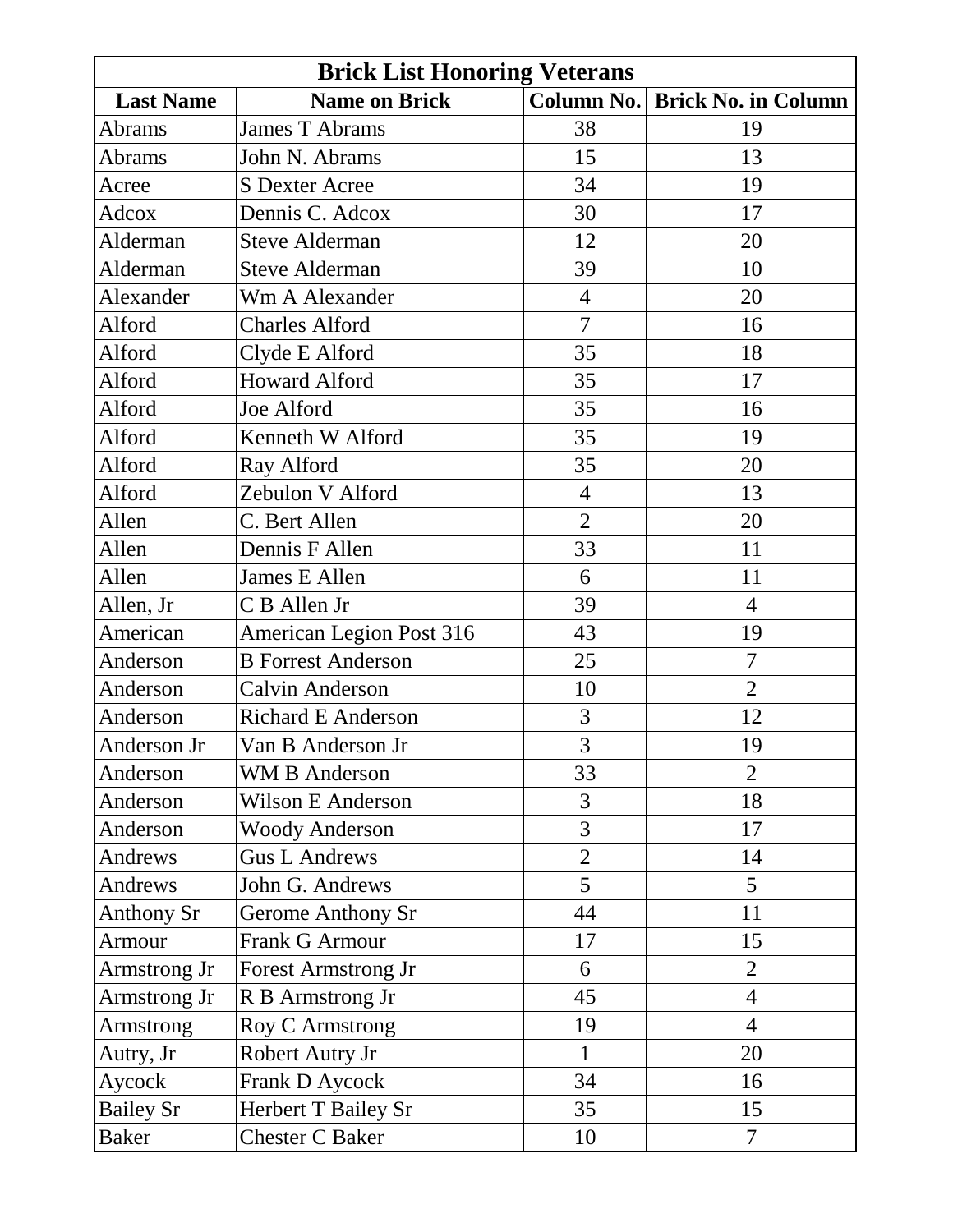| <b>Brick List Honoring Veterans</b> |                           |                   |                            |
|-------------------------------------|---------------------------|-------------------|----------------------------|
| <b>Last Name</b>                    | <b>Name on Brick</b>      | <b>Column No.</b> | <b>Brick No. in Column</b> |
| <b>Baker</b>                        | Marvin E Baker            | 3                 | 9                          |
| <b>Barnes</b>                       | <b>James A Barnes</b>     | 21                | $\mathbf{1}$               |
| <b>Barnes III</b>                   | L. M. Barnes III          | 34                | 11                         |
| <b>Barnes</b>                       | <b>Sam Billy Barnes</b>   | 15                | 6                          |
| <b>Barnes</b>                       | <b>Wanamaker Barnes</b>   | 10                | 10                         |
| <b>Basile</b>                       | Joseph N Basile           | 40                | 8                          |
| Bass, Sr                            | <b>B</b> M Bass Sr        | 12                | 9                          |
| Bass, Jr                            | <b>B</b> Mabrey Bass Jr   | 12                | 10                         |
| Bass, Jr                            | Luther D Bass Jr          | 6                 | 18                         |
| <b>Bass</b>                         | <b>Samuel M Bass</b>      | 37                | 14                         |
| Batchelor, Jr                       | C G Batchelor Jr          | 21                | 16                         |
| Batchelor, Sr                       | C G Batchelor Sr          | 21                | 15                         |
| Batts, Sr.                          | David W. Batts, Sr.       | 49                | $\mathbf{1}$               |
| <b>Bauer</b>                        | Clarence C Bauer          | 15                | $\mathbf{1}$               |
| <b>Bearss</b>                       | <b>Edwin C Bearss</b>     | 32                | $\mathbf 1$                |
| Belch                               | Thomas F Belch            | 12                | 19                         |
| <b>Best</b>                         | Louis A Best              | $\mathbf{1}$      | 11                         |
| Best, Jr                            | Louis A Best Jr           | $\mathbf{1}$      | 12                         |
| <b>Bobbitt</b>                      | Richard C Bobbitt         | 19                | 12                         |
| <b>Bolton</b>                       | <b>Billy Bolton</b>       | 13                | 13                         |
| <b>Bolton</b>                       | <b>Ricky Bolton</b>       | 13                | 14                         |
| <b>Boswell</b>                      | Samuel E Boswell          | 6                 | $\overline{7}$             |
| <b>Bottoms</b>                      | Dennis E Bottoms          | $\overline{7}$    | 13                         |
| <b>Bottoms</b>                      | <b>Jessie J Bottoms</b>   | 8                 | 13                         |
| <b>Bottoms</b>                      | <b>Ray H Bottoms</b>      | 29                | $\overline{7}$             |
| Bourne, Jr                          | H C Bourne Jr             | 16                | 6                          |
| Bourne, Sr                          | H C Bourne Sr             | 16                | 5                          |
| <b>Bourne</b>                       | <b>Joel K Bourne</b>      | 9                 | 20                         |
| Boyd                                | Onnie B Boyd              | 25                | 18                         |
| <b>Boyette</b>                      | George H. Boyette         | 47                | 15                         |
| <b>Braddy</b>                       | Danny B Braddy            | 33                | 18                         |
| <b>Braddy</b>                       | <b>James Allen Braddy</b> | 16                | 9                          |
| <b>Braddy</b>                       | Kenneth R Braddy          | 33                | 19                         |
| <b>Braddy</b>                       | <b>Oscar Braddy</b>       | 8                 | 8                          |
| Braddy, Jr                          | Robert Braddy Jr          | 9                 | 8                          |
| <b>Braddy</b>                       | William O Braddy          | 10                | 8                          |
| <b>Bradley</b>                      | John I Bradley            | 36                | 10                         |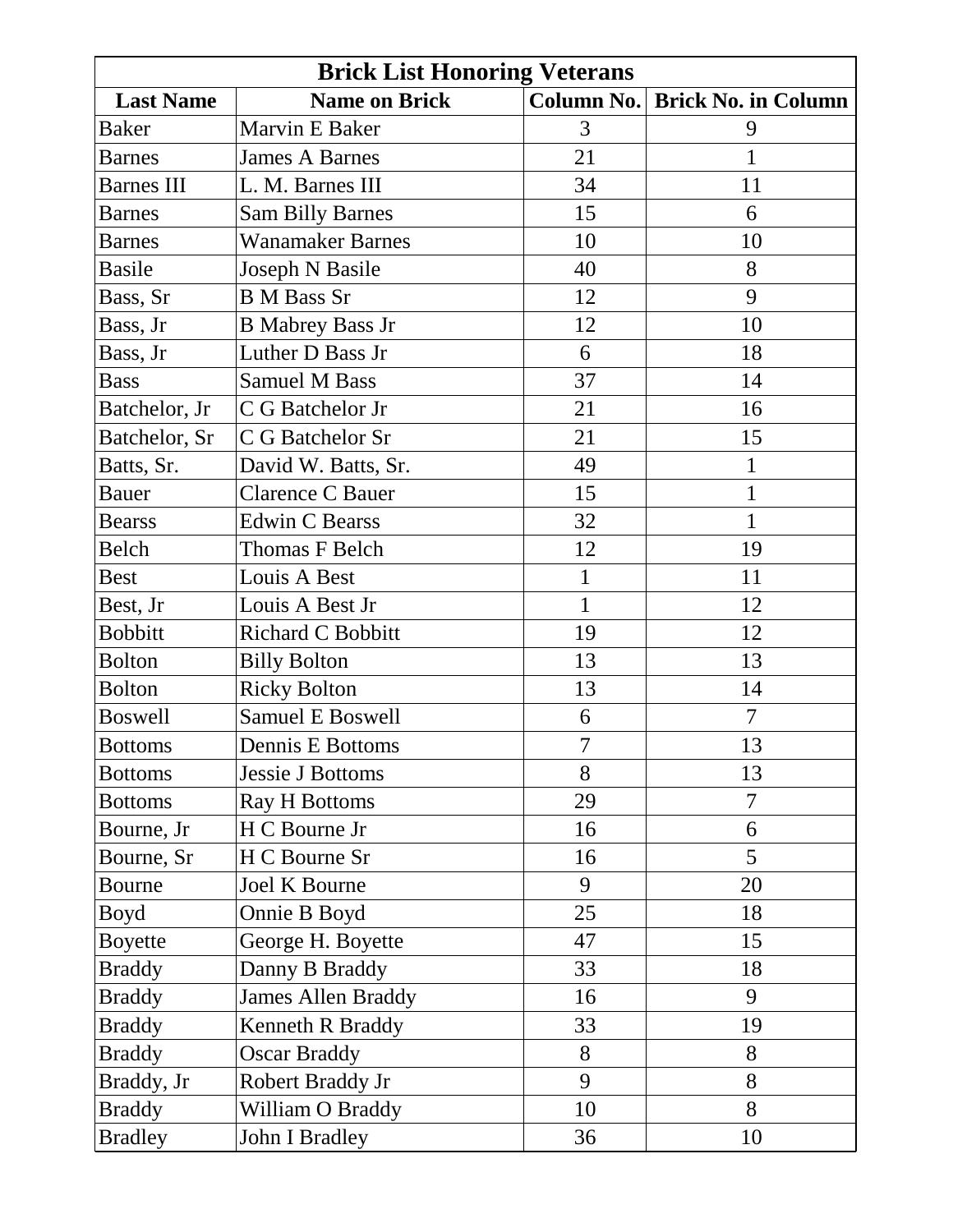| <b>Brick List Honoring Veterans</b> |                            |                   |                            |
|-------------------------------------|----------------------------|-------------------|----------------------------|
| <b>Last Name</b>                    | <b>Name on Brick</b>       | <b>Column No.</b> | <b>Brick No. in Column</b> |
| <b>Bradley</b>                      | <b>Lawrence Bradley</b>    | 39                | 14                         |
| <b>Bradley</b>                      | <b>Thomas R Bradley</b>    | 34                | $\overline{7}$             |
| <b>Braswell</b>                     | <b>Brent M Braswell</b>    | 33                | 9                          |
| <b>Braswell</b>                     | <b>Floyd R Braswell</b>    | 14                | $\overline{4}$             |
| Bray                                | <b>Arthur F Bray</b>       | 45                | 5                          |
| Bridgers, Jr                        | Ben Bridgers Jr            | 30                | $\overline{2}$             |
| <b>Bridgers</b>                     | <b>Beverly B Bridgers</b>  | 31                | 10                         |
| Bridgers, Jr                        | H C Bridgers Jr            | 3                 | 11                         |
| <b>Bridgers</b>                     | James Ed Bridgers          | 31                | 16                         |
| <b>Bridgers</b>                     | John L Bridgers            | $\overline{4}$    | 11                         |
| <b>Bridgers</b>                     | Joseph Bridgers            | 30                | 3                          |
| <b>Bridgers</b>                     | <b>Vinson Bridgers</b>     | 30                | $\mathbf{1}$               |
| <b>Briggs</b>                       | Joshua L Briggs            | 23                | 8                          |
| <b>Briley</b>                       | Donald B Briley            | 36                | 11                         |
| <b>Britt</b>                        | <b>James Earl</b>          | 49                | 9                          |
| <b>Britt</b>                        | <b>Shirley Berg Britt</b>  | 40                | 20                         |
| Britt Jr                            | Henry M Britt Jr           | 40                | 19                         |
| <b>Bock</b>                         | <b>Hildegard Brock</b>     | 47                | 5                          |
| <b>Brock</b>                        | Linwood M Brock            | 18                | 18                         |
| <b>Brown</b>                        | <b>Baker S Brown</b>       | 13                | 12                         |
| Brown                               | <b>Beverly B Brown</b>     | 41                | 3                          |
| Brown                               | <b>Charlie Brown</b>       | 14                | 12                         |
| <b>Brown</b>                        | Donald B Brown             | 35                | $\overline{7}$             |
| <b>Brown</b>                        | J P Brown                  | 15                | 11                         |
| Brown                               | John D Brown               | $\overline{4}$    | $\overline{2}$             |
| <b>Brown</b>                        | Joseph E Brown             | 21                | $\overline{7}$             |
| <b>Brown</b>                        | Lester "Doc" Brown         | 27                | 11                         |
| <b>Brown</b>                        | Phillip W. Brown           | 49                | 10                         |
| <b>Brown</b>                        | <b>Samuel N Brown</b>      | 22                | 20                         |
| Brown Jr                            | Charles Brown Jr           | 38                | 8                          |
| Brown, Sr                           | Herbert Brown, Sr          | 23                | 3                          |
| <b>Brumfield</b>                    | Selita Brumfield           | 32                | 8                          |
| <b>Bryant</b>                       | George H Bryant            | 34                | $\overline{4}$             |
| <b>Bryant</b>                       | <b>Richard B Bryant</b>    | 12                | $\mathbf{1}$               |
| Bryant, Jr.                         | Forrest Fisher Bryant, Jr. | 50                | 5                          |
| <b>Bryant Jr</b>                    | Sam Bryant Jr              | 44                | 20                         |
| <b>Bullock</b>                      | <b>Bruce A Bullock</b>     | 27                | 10                         |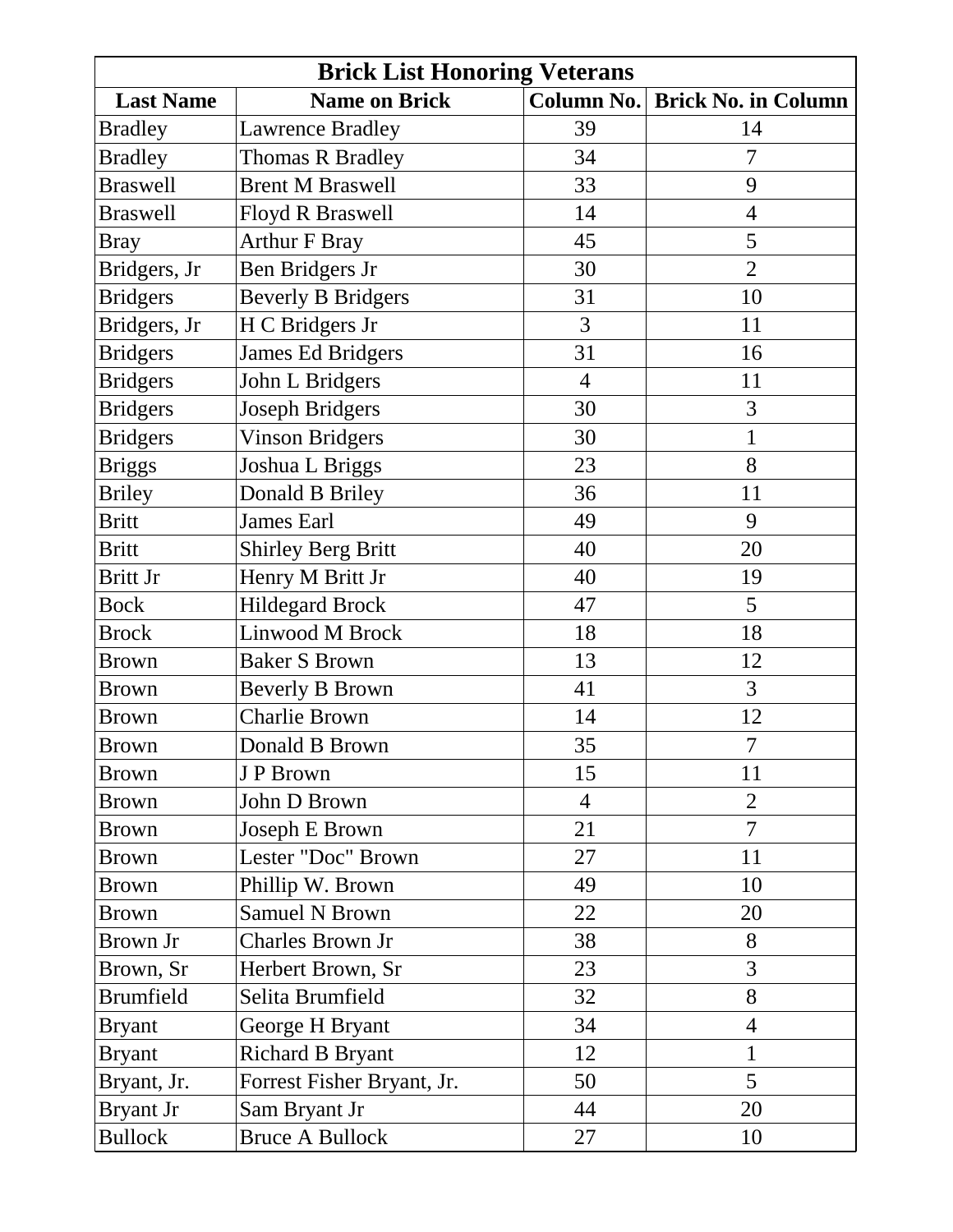| <b>Brick List Honoring Veterans</b> |                                 |                |                            |
|-------------------------------------|---------------------------------|----------------|----------------------------|
| <b>Last Name</b>                    | <b>Name on Brick</b>            | Column No.     | <b>Brick No. in Column</b> |
| <b>Bullock</b>                      | Robert B Bullock                | 12             | $\overline{2}$             |
| <b>Bullock</b>                      | Wayne Bullock                   | 38             | 11                         |
| <b>Bulluck</b>                      | <b>Ashley Elbert Bulluck</b>    | 5              | 8                          |
| Bulluck, Jr                         | <b>Ashley Elbert Bulluck Jr</b> | 5              | 9                          |
| <b>Bulluck</b>                      | Fred M Bulluck                  | 36             | 9                          |
| <b>Bulluck</b>                      | <b>Robert F Bulluck</b>         | 5              | 13                         |
| <b>Bulluck</b>                      | William R Bulluck               | 5              | 10                         |
| Bulluck, III                        | William R Bulluck III           | 5              | 12                         |
| Bulluck, Jr                         | William R Bulluck Jr            | 5              | 11                         |
| Bunting, Jr                         | C B Bunting Jr                  | 30             | 5                          |
| Bunting, Sr                         | C B Bunting Sr                  | 30             | $\overline{4}$             |
| <b>Bunting</b>                      | David L Bunting                 | 30             | 6                          |
| Bunting, Jr                         | Doug Bunting Jr                 | 33             | 16                         |
| <b>Bunting</b>                      | Douglas L Bunting               | 33             | 17                         |
| <b>Burgess</b>                      | <b>Phillip Burgess</b>          | 43             | $\overline{2}$             |
| Burgess, Jr.                        | John Burgess, Jr.               | 49             | 11                         |
| <b>Burk</b>                         | Patrick L Burk                  | 13             | 6                          |
| <b>Burnette</b>                     | <b>Arthur Burnette</b>          | 29             | 3                          |
| <b>Burnette</b>                     | <b>Billy A Burnette</b>         | 29             | 5                          |
| <b>Burnette</b>                     | Earl S Burnette                 | 29             | $\overline{4}$             |
| <b>Burnette</b>                     | Joseph G. Burnette              | 29             | 6                          |
| <b>Burress</b>                      | <b>Hubert Burress</b>           | 35             | 6                          |
| <b>Butler</b>                       | <b>Chester M Butler</b>         | 13             | 15                         |
| <b>Bynum</b>                        | Robert E. Bynum                 | 50             | $\mathbf{1}$               |
| <b>Byrd</b>                         | Bob Byrd                        | 26             | 9                          |
| <b>Byrd</b>                         | Tony Ray Byrd                   | 20             | 10                         |
| Calhoun                             | L G "Tony" Calhoun              | $\overline{4}$ | $\mathbf{1}$               |
| Calvert                             | Joseph N Calvert                | $\overline{7}$ | $\overline{2}$             |
| Cannon                              | <b>Curtis Cannon</b>            | 48             | 14                         |
| Cannon                              | George Cannon                   | 48             | 13                         |
| Cannon                              | Samuel E. Cannon                | 48             | 12                         |
| Capps                               | <b>Edward G Capps</b>           | 44             | 10                         |
| Capps                               | Edwin A Capps                   | 1              | 14                         |
| Carlisle                            | <b>Bob Carlisle</b>             | 41             | $\overline{4}$             |
| Carlisle                            | <b>Donald Carlisle</b>          | 15             | $\overline{4}$             |
| Carlisle                            | J C Carlisle                    | 15             | 3                          |
| Carpenter                           | <b>Hurbert Carpenter</b>        | 9              | 16                         |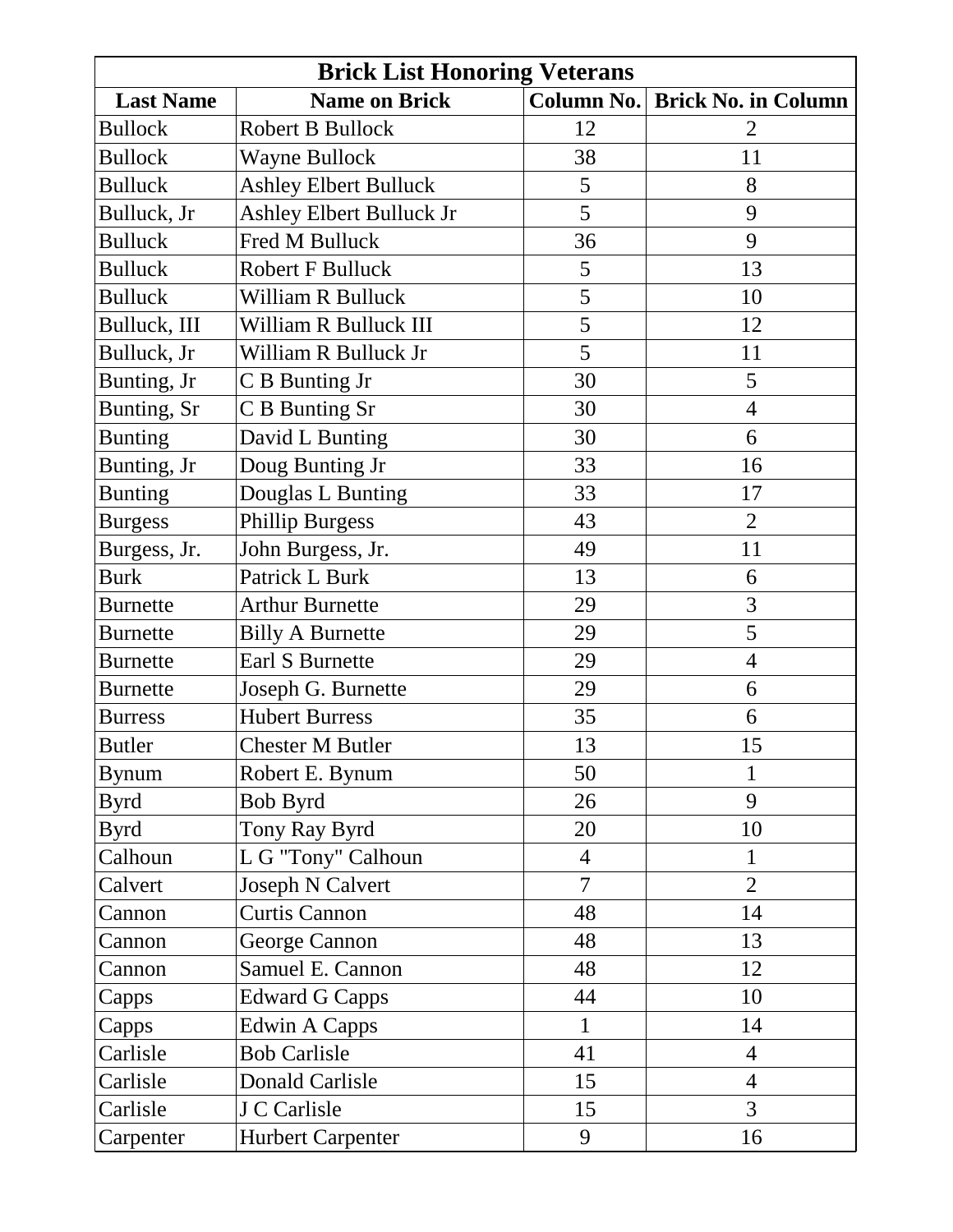| <b>Brick List Honoring Veterans</b> |                                               |                |                            |
|-------------------------------------|-----------------------------------------------|----------------|----------------------------|
| <b>Last Name</b>                    | <b>Name on Brick</b>                          | Column No.     | <b>Brick No. in Column</b> |
|                                     | Carstarphan III Joseph M Carstarphan III      | 36             | 1                          |
|                                     | Carstarphen III Joseph Martin Carstarphen III | 42             | $\overline{2}$             |
|                                     | Carstarphen Jr   JM Carstarphen Jr            | 38             | 10                         |
| Carter                              | Barbara A Carter                              | 34             | 1                          |
| Carter                              | John J Carter                                 | 25             | 19                         |
| Cashwell                            | R M Cashwell                                  | 6              | 1                          |
| Chapman                             | Charles K Chapman                             | 9              | 15                         |
| Cherry                              | David Carl Cherry                             | 32             | 13                         |
| Cherry                              | Thomas C Cherry                               | 3              | 8                          |
| Clark                               | <b>SPC Alan M Clark</b>                       | 46             | 14                         |
| Clark                               | Charlie M. Clark                              | 16             | 20                         |
| Clark                               | <b>Gaylon Clark</b>                           | 16             | 18                         |
| Clark                               | <b>Melvin P Clark</b>                         | 40             | 18                         |
| Clark                               | Michael M Clark                               | 16             | 19                         |
| Clark Jr                            | Sam N Clark Jr                                | 45             | 3                          |
| Clark                               | William O Clark                               | 1              | 8                          |
| Clemmons Jr                         | <b>Alton Clemmons Jr</b>                      | 36             | 6                          |
| Cleveland                           | Julian Cleveland                              | 19             | $\overline{2}$             |
| Cobb                                | <b>Charles S Cobb</b>                         | 45             | $\mathbf{1}$               |
| Cobb                                | Jake Cobb                                     | 24             | $\overline{2}$             |
| Cobb                                | O Raymond Cobb                                | 17             | 5                          |
| Cobb                                | Randolph Cobb                                 | 31             | 17                         |
| Cobb                                | Warfield Cobb                                 | 43             | 13                         |
| Cobb Jr                             | J Vines Cobb Jr                               | 20             | 11                         |
| Cobb III                            | Willis E Cobb III                             | 8              | 11                         |
| Cobb Jr                             | Willis E Cobb Jr                              | 8              | 10                         |
| Cofield, Sr.                        | Eddie Cofield, Sr.                            | 50             | $\overline{2}$             |
| Coker                               | Arnold B Coker                                | 16             | 12                         |
| Coker                               | C Herman Coker                                | $\mathbf{1}$   | $\mathbf{1}$               |
| Coker                               | H Gene Coker                                  | 37             | 20                         |
| Coker                               | H Herbert Coker                               | $\mathbf{1}$   | $\overline{4}$             |
| Coker                               | John H Coker                                  | 19             | 13                         |
| Cole                                | <b>Clarence E Cole</b>                        | 34             | 12                         |
| Colling                             | M C Collins                                   | 29             | 20                         |
| Compata                             | Eli Compata                                   | 40             | 13                         |
| Conners Jr                          | Sam E Conners Jr                              | $\overline{3}$ | 13                         |
| Cook                                | J Howard Cook                                 | 20             | 14                         |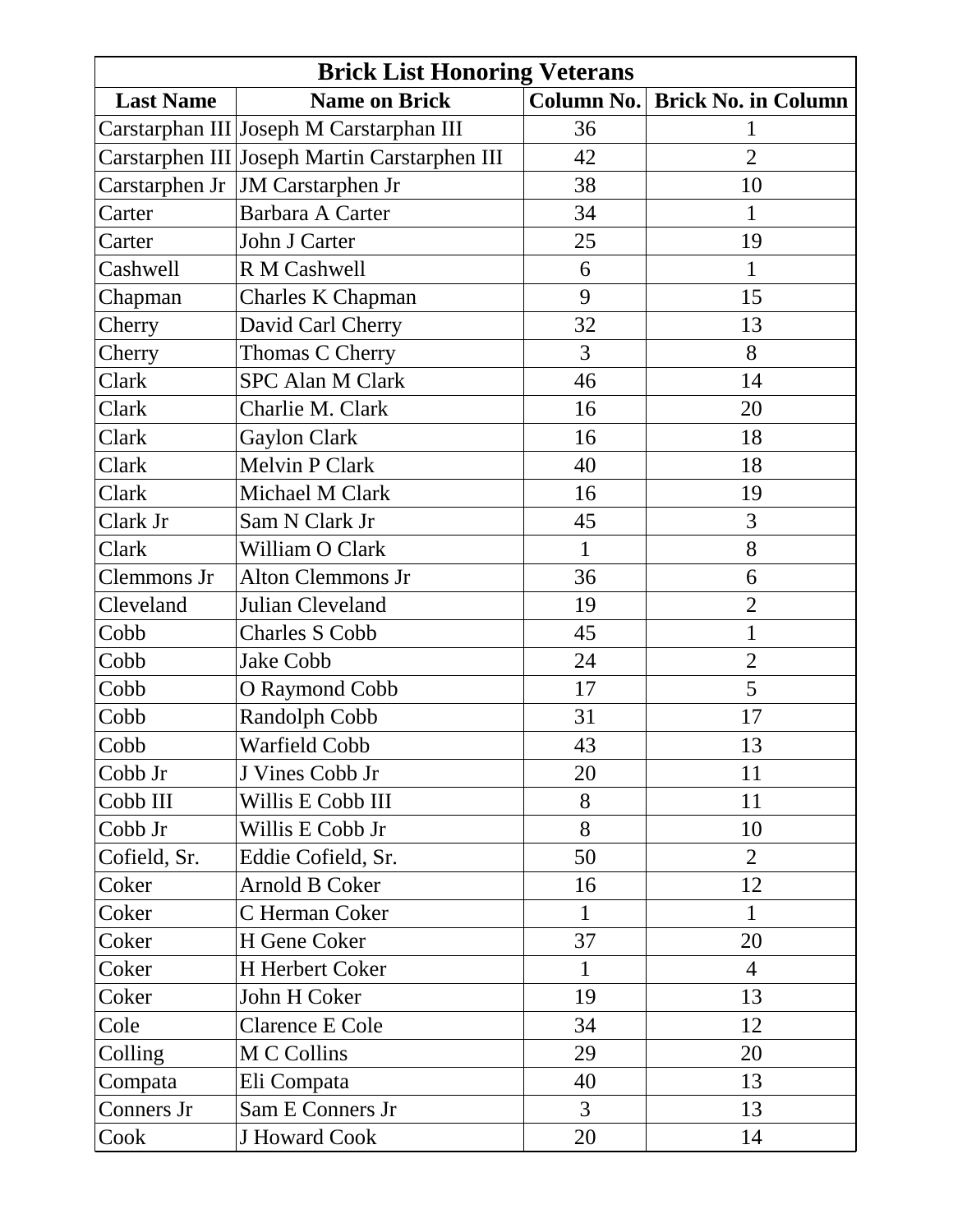| <b>Brick List Honoring Veterans</b> |                                                  |                   |                            |
|-------------------------------------|--------------------------------------------------|-------------------|----------------------------|
| <b>Last Name</b>                    | <b>Name on Brick</b>                             | <b>Column No.</b> | <b>Brick No. in Column</b> |
| Cook                                | <b>Steven H Cook</b>                             | 20                | 15                         |
| Cooke                               | Dallie A Cooke                                   | 32                | 17                         |
| Cooke                               | David Lee Cooke                                  | 32                | 18                         |
| Cooke                               | Kenneth C Cooke                                  | 32                | 15                         |
| Cooke                               | Willie Lee Cooke                                 | 32                | 16                         |
| Cooper                              | Donald G Cooper                                  | 41                | 18                         |
| Cooper                              | Donald G Cooper                                  | 44                | 9                          |
| Cooper                              | W Lee Cooper                                     | 34                | 20                         |
| Corbett                             | <b>Glenn Corbett</b>                             | 9                 | 5                          |
| Corcoran                            | <b>Ron Corcoran</b>                              | 50                | 3                          |
| Council                             | James R, John M, Lewis R                         | 48                | 5                          |
| Council                             | In Memory of All Council & Purvis Men Who Served | 48                | 6                          |
| Cowley Sr                           | <b>Robert Cowley Sr</b>                          | 24                | 19                         |
| Cowley                              | William T Cowley                                 | 24                | 18                         |
| Cox                                 | <b>Jack Cox</b>                                  | 5                 | 17                         |
| $\cos$                              | Wilbur G Cox                                     | 11                | 6                          |
| Crabtree                            | <b>Billy Crabtree</b>                            | 39                | $\overline{2}$             |
| Crawford                            | Don W Crawford                                   | 42                | 3                          |
| Creech                              | J R "Son" Creech                                 | 20                | 16                         |
| Crisp Jr                            | J David Crisp Jr                                 | 14                | 20                         |
| Crisp                               | James A Crisp                                    | 23                | 6                          |
| Crisp                               | James C Crisp                                    | 27                | 9                          |
| Cromartie Sr                        | M L Cromartie Sr                                 | 24                | 5                          |
| Cudd                                | Dot Cudd                                         | 42                | 1                          |
| Culifer                             | Calvin C Culifer                                 | 34                | 15                         |
| Culifer                             | <b>Richard Culifer</b>                           | 39                | 3                          |
| Cullifer                            | Ellis M Cullifer                                 | 5                 | 18                         |
| Cutler Sr                           | Jack E Cutler Sr                                 | $\overline{7}$    | $\overline{4}$             |
| Dail Jr                             | Giles Dail Jr                                    | $\overline{4}$    | 8                          |
| Dail                                | Roger S. Dail                                    | 29                | 19                         |
| Dancy                               | <b>Robert Dancy</b>                              | 38                | $\overline{2}$             |
| Daneau                              | J Bertran Daneau                                 | 32                | 11                         |
| Daniel                              | <b>Larry Daniel</b>                              | 50                | $\overline{4}$             |
| Davenport                           | <b>Bruce Davenport</b>                           | $\overline{7}$    | 19                         |
| Davis                               | George Davis                                     | 44                | 18                         |
| Davis Jr                            | James R Davis Jr                                 | 19                | 18                         |
| Davison                             | <b>Harold Davison</b>                            | 42                | 16                         |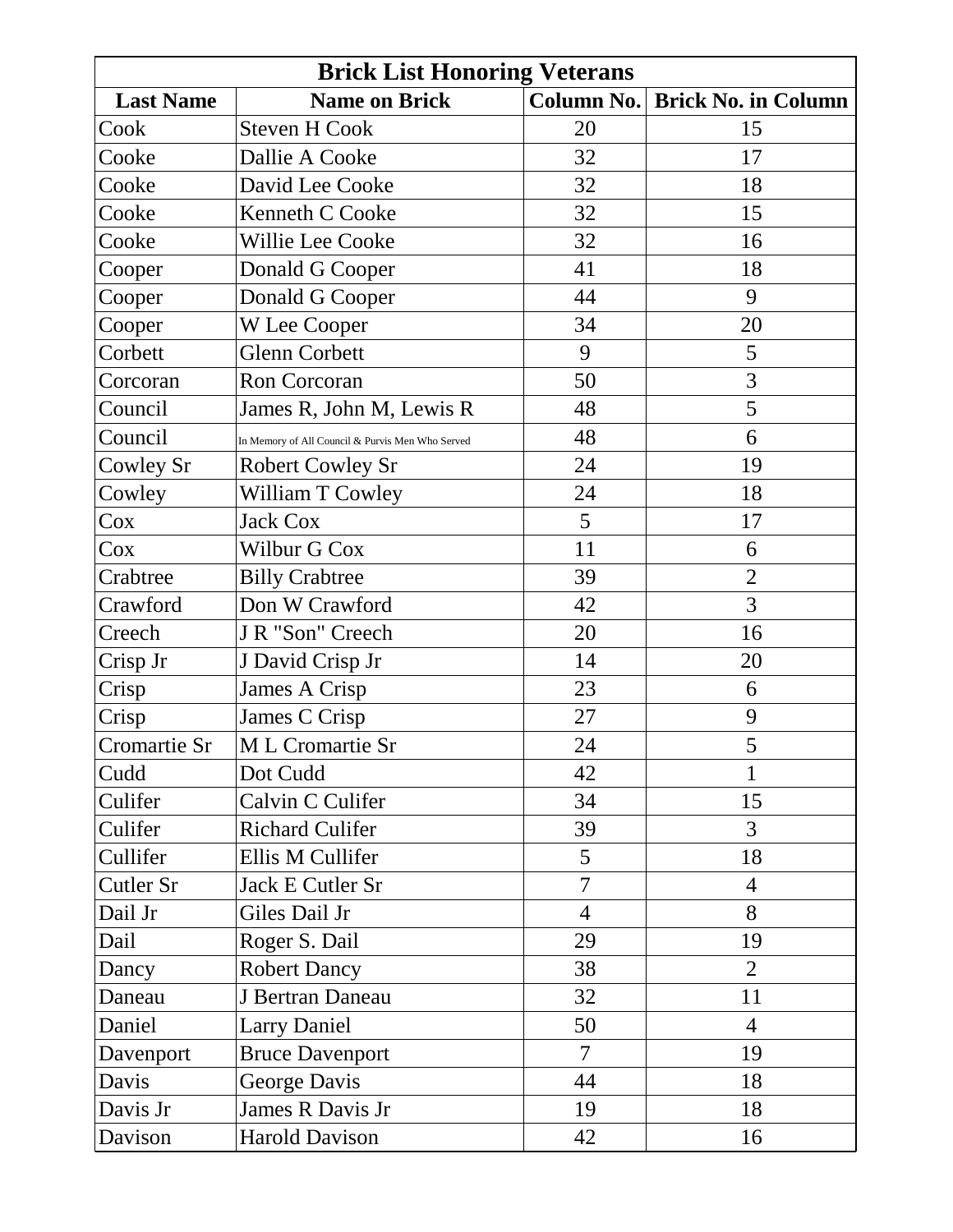| <b>Brick List Honoring Veterans</b> |                           |                |                            |
|-------------------------------------|---------------------------|----------------|----------------------------|
| <b>Last Name</b>                    | <b>Name on Brick</b>      | Column No.     | <b>Brick No. in Column</b> |
| Davison                             | Leroy Davison             | 43             | 14                         |
| Dawes                               | <b>Brenda J Dawes</b>     | 41             | 15                         |
| Deans                               | <b>Floyd Hugh Deans</b>   | 19             | 19                         |
| DeBerry                             | <b>Arthur S DeBerry</b>   | 8              | $\overline{7}$             |
| DeBerry Jr                          | Arthur S DeBerry Jr       | $\overline{7}$ | $\overline{7}$             |
| Decker Jr                           | William Decker Jr         | 7              | 20                         |
| Dennie Sr                           | Paul L Dennie Sr          | 6              | 13                         |
| Denson                              | <b>Randolph Denson</b>    | 8              | 12                         |
| Denton Jr                           | Willie Denton Jr          | $\overline{4}$ | $\overline{7}$             |
| Dew                                 | Benjamin E Dew            | 18             | 15                         |
| Dew Jr                              | Bertram O Dew Jr          | 45             | 6                          |
| Dew                                 | <b>Billy D Dew</b>        | 18             | 3                          |
| Dew                                 | <b>Bruce A Dew</b>        | 18             | 14                         |
| Dew                                 | <b>Charles R Dew</b>      | 14             | $\overline{7}$             |
| Dew                                 | George W Dew              | 18             | 6                          |
| Dew                                 | James D "Tim" Dew         | 18             | 11                         |
| Dew                                 | John Emmett               | 14             | 15                         |
| Dew Jr                              | Kerg S Dew Jr             | 18             | 12                         |
| Dew Jr                              | Lee Dew Jr                | 18             | $\overline{7}$             |
| Dew                                 | Mark W Dew                | 18             | 9                          |
| Dew                                 | <b>Richard E Dew</b>      | 18             | 13                         |
| Dew Jr                              | Tommy L Dew Jr            | 18             | $\mathbf{1}$               |
| Dew                                 | <b>Walter W Dew</b>       | 18             | 10                         |
| Dew                                 | William D Dew             | 45             | $\overline{7}$             |
| Dixon                               | Ernest Leo Dixon          | 16             | 17                         |
| Dixon                               | Jerry A Dixon             | 38             | 3                          |
| Doughtie                            | <b>Billy D Doughtie</b>   | 32             | 19                         |
| Doughtie                            | Carl L Doughtie           | 24             | 12                         |
| Doughtie                            | Gordon H Doughtie         | 30             | 20                         |
| <b>Drake</b>                        | <b>Almond J Drake</b>     | 25             | 14                         |
| <b>Drake</b>                        | George A Drake            | 25             | 13                         |
| Drane                               | <b>Robert Brent Drane</b> | 21             | 12                         |
| Dubose                              | Jon Dubose MD             | 40             | $\overline{4}$             |
| Ducatte                             | Keith E Ducatte           | 20             | $\overline{2}$             |
| Duncan                              | Edgar Duncan Jr           | 37             | $\overline{4}$             |
| Duncan                              | William L Duncan          | 37             | 3                          |
| Dupree                              | <b>Bob Dupree</b>         | 18             | $\overline{2}$             |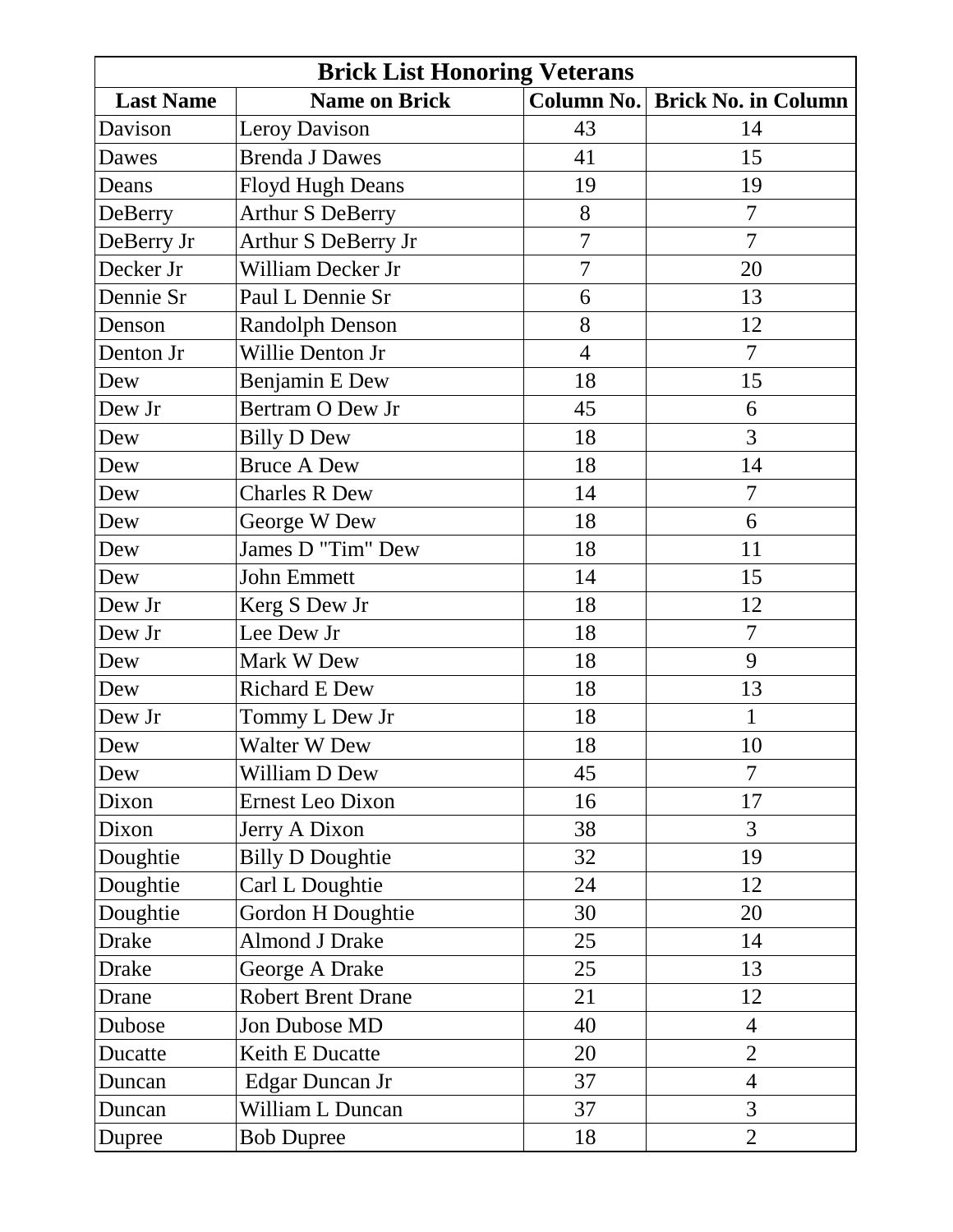| <b>Brick List Honoring Veterans</b> |                            |                |                            |
|-------------------------------------|----------------------------|----------------|----------------------------|
| <b>Last Name</b>                    | <b>Name on Brick</b>       | Column No.     | <b>Brick No. in Column</b> |
| Eagles Jr                           | C F Eagles Jr              | 24             | 11                         |
| Eason Jr                            | William Eason Jr           | 10             | 20                         |
| Eatmon                              | <b>Billy L Eatmon</b>      | 33             | 13                         |
| Edmondson                           | <b>Arthur T Edmondson</b>  | 16             | 15                         |
| Edmondson                           | <b>Brandon W Edmondson</b> | 22             | 14                         |
| Edmondson                           | Henry Edmondson            | 39             | 15                         |
| Edmondson                           | Jimmy R Edmondson          | 22             | 13                         |
| Edmondson                           | <b>Oscar R Edmondson</b>   | 26             | 20                         |
| Edwards                             | <b>B</b> Victor Edwards    | 6              | 17                         |
| Edwards                             | Willie Edwards             | 35             | 5                          |
| Eggers                              | <b>Charles Eggers</b>      | 47             | 16                         |
| Eggman                              | Jack W Eggman              | 45             | 8                          |
| Eleanor                             | Archie W Eleanor           | 47             | 8                          |
| El Faysal                           | Marwan El Faysal           | 17             | 10                         |
| Ellis                               | C Dennis Ellis             | 14             | 10                         |
| Ellis                               | <b>Charles L Ellis</b>     | 15             | 10                         |
| Ellis                               | Marvin E Ellis             | 11             | 19                         |
| Ellrod                              | Elbert L Ellrod            | 17             | 17                         |
| Ellrod                              | F S Ellrod                 | 22             | $\overline{7}$             |
| Etherdige                           | Arnold Etherdige           | 26             | 8                          |
| Etheridge                           | <b>Emerson Etheridge</b>   | 32             | 14                         |
| Etheridge Jr                        | HM Etheridge Jr            | 26             | $\overline{7}$             |
| Every                               | Joseph Lloyd Every         | 43             | 15                         |
| Faison Sr                           | Eugene Faison Sr           | 23             | 11                         |
| Faison                              | James E. Faison            | 23             | 12                         |
| Farmer                              | <b>G Raymond Farmer</b>    | 33             | 20                         |
| Farmer                              | M Brock Farmer             | 42             | 15                         |
| Farrar                              | <b>Bernard Farrar</b>      | 49             | $\overline{2}$             |
| Fellows                             | <b>Robert S Fellows</b>    | 33             | 8                          |
| Fields                              | <b>W</b> Hubert Fields     | 12             | 12                         |
| Fillmore                            | William H Fillmore         | 14             | $\overline{2}$             |
| Flake                               | Sam Louis Flake            | 45             | 17                         |
| Fleetwood                           | Wade Fleetwood             | $\mathbf{1}$   | 17                         |
| Fleming                             | Chisna O Fleming           | 17             | $\overline{2}$             |
| Fleming                             | David M Fleming            | $\overline{2}$ | 19                         |
| Fleming                             | Thomas S Fleming           | $\overline{4}$ | 10                         |
| Fly                                 | Samuel H Fly               | 41             | 13                         |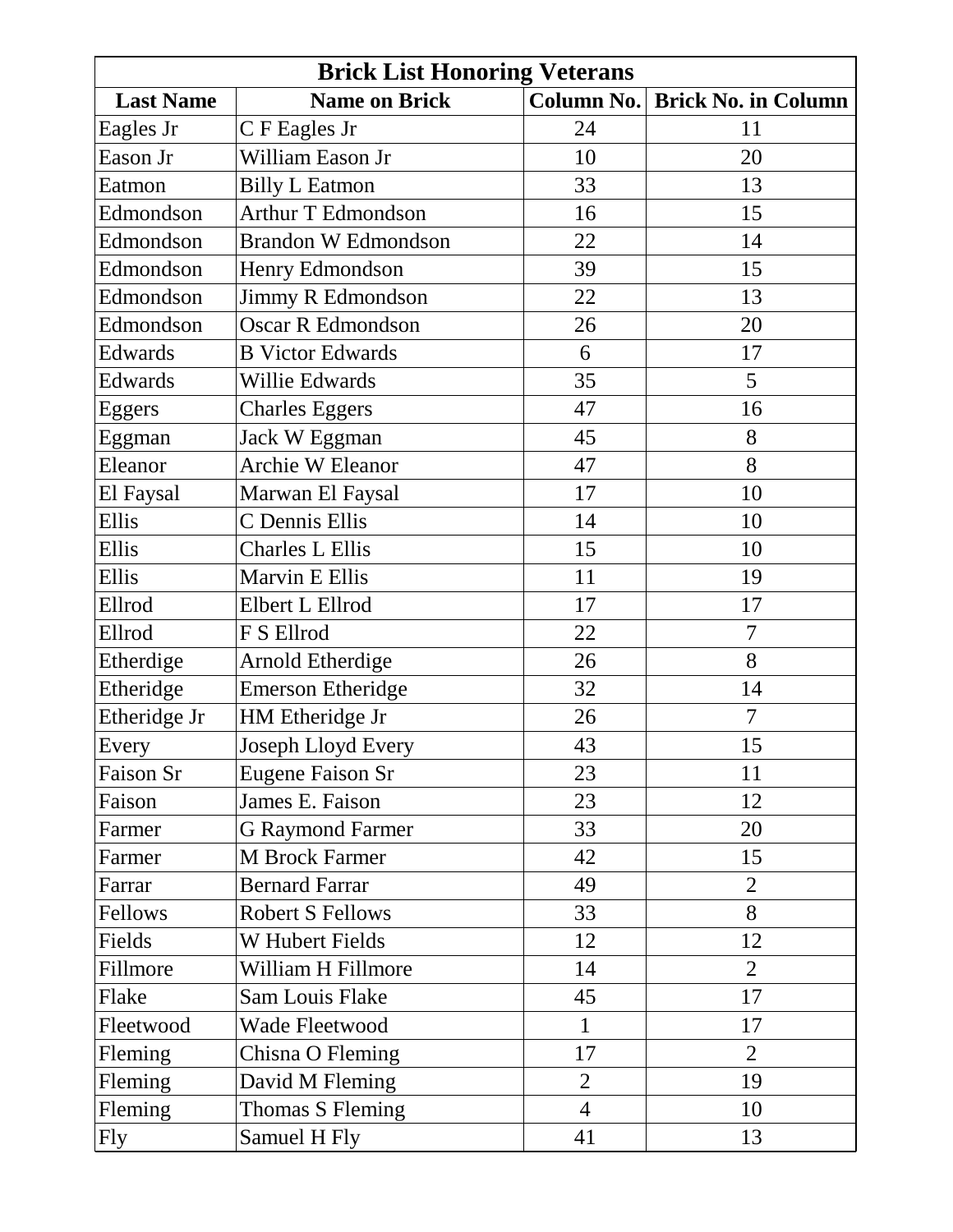| <b>Brick List Honoring Veterans</b> |                               |                   |                            |
|-------------------------------------|-------------------------------|-------------------|----------------------------|
| <b>Last Name</b>                    | <b>Name on Brick</b>          | <b>Column No.</b> | <b>Brick No. in Column</b> |
| Ford                                | <b>Wiley Ford</b>             | 35                | 10                         |
| Forrest                             | Ola H Forrest                 | 13                | $\mathbf{1}$               |
| Fountain Jr                         | G M Fountain Jr               | 31                | 15                         |
| Fountain                            | Lucille T Fountain            | 22                | 5                          |
| Foxhall                             | Haywood P Foxhall             | 32                | $\overline{2}$             |
| Freeman                             | <b>Ricky Lane Freeman</b>     | 23                | 18                         |
| Freer                               | <b>James Freer</b>            | 45                | $\sqrt{2}$                 |
| Freuler                             | Frank O Freuler               | 16                | $\overline{2}$             |
| Fuller                              | Clyde W Fuller                | 20                | 17                         |
| Fuller                              | Joseph T Fuller               | 20                | 18                         |
| Fussell                             | Milton G Fussell              | 13                | 16                         |
| Fussell                             | <b>Thomas E Fussell</b>       | 34                | 5                          |
| Fussell                             | Willie "Bro" Fussell          | 20                | $\overline{7}$             |
| Futrell                             | <b>Stanley Futrell</b>        | 41                | $\mathbf{1}$               |
| Gainey                              | <b>William Gainey</b>         | 14                | 17                         |
| Gardner                             | David J Gardner               | $\overline{2}$    | $\overline{4}$             |
| Gardner                             | <b>Gardner Derald Cobb</b>    | 29                | $\mathbf{1}$               |
| Gardner                             | Gardner John Herman           | 28                | 19                         |
| Gardner                             | Lee J Gardner                 | 30                | 13                         |
| Gardner                             | Max Gardner                   | 9                 | 11                         |
| Gardner                             | <b>Gardner William Shelly</b> | 28                | 20                         |
| Gatling                             | <b>David Gatling</b>          | 8                 | 17                         |
| Gatling                             | James E Gatling               | 8                 | 20                         |
| Gatling                             | Julian Gatling                | 8                 | 19                         |
| Gatling                             | <b>Wendell Gatling</b>        | 8                 | 18                         |
| Gay                                 | Earl A "Jack" Gay             | 45                | 18                         |
| Gay                                 | <b>Edward R Gay</b>           | 30                | $\overline{7}$             |
| Gay                                 | Joseph P Gay                  | 26                | 18                         |
| Gay Jr                              | L Norman Gay Jr               | 22                | 6                          |
| Gay                                 | Spencer W Gay                 | 21                | 13                         |
| Gay                                 | W. L. Gay                     | 30                | 8                          |
| Gay Jr                              | William L Gay Jr              | 45                | 19                         |
| Gibbs Jr                            | Harry B Gibbs Jr              | 39                | $\mathbf{1}$               |
| Gibbs                               | Robert G.                     | 49                | 3                          |
| Gilbert, Sr.                        | Jesse Gilbert, Sr.            | 50                | 6                          |
| Ginn                                | <b>Rachel Fleming Ginn</b>    | 43                | 18                         |
| Goff                                | <b>Emlick E Goff</b>          | 6                 | $\overline{4}$             |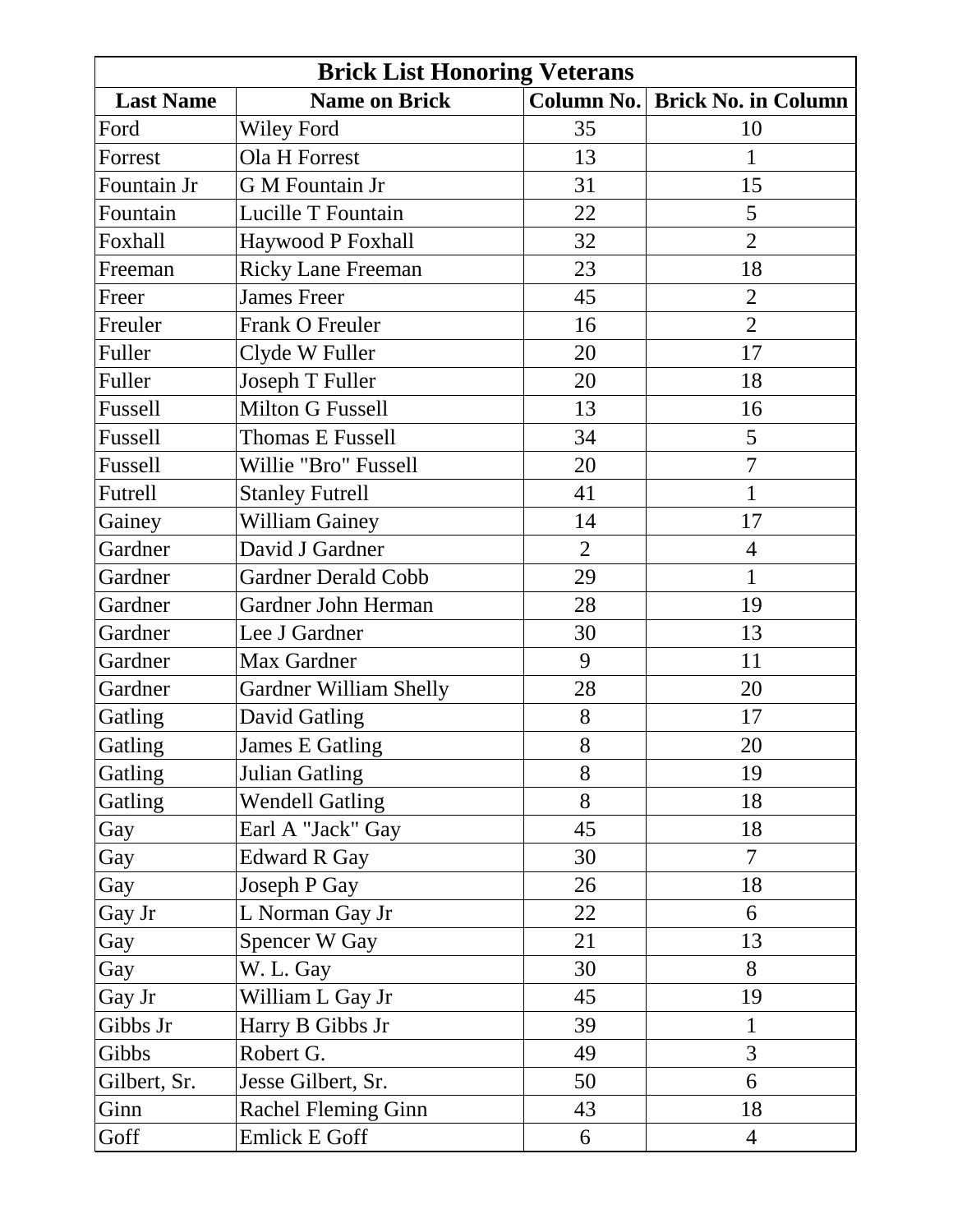| <b>Brick List Honoring Veterans</b> |                          |                |                            |
|-------------------------------------|--------------------------|----------------|----------------------------|
| <b>Last Name</b>                    | <b>Name on Brick</b>     | Column No.     | <b>Brick No. in Column</b> |
| Goff                                | Horace W Goff            | 49             | $\overline{4}$             |
| Gooch                               | <b>James E Gooch</b>     | 16             | 16                         |
| Goodwyn                             | Arthur F Goodwyn         | 19             | 16                         |
| Goodwyn Jr                          | William Goodwyn Jr       | 19             | 15                         |
| Goodwyn Sr                          | William Goodwyn Sr       | 19             | 14                         |
| Gorham Jr                           | Charles Gorham Jr        | 5              | $\mathbf{1}$               |
| Gorham                              | Philip R Gorham          | 5              | 3                          |
| Gorham                              | William T Gorham         | 5              | $\overline{2}$             |
| Gray                                | John R Gray              | 5              | 19                         |
| Greene                              | <b>Alfred Greene</b>     | 46             | 19                         |
| Gregory                             | <b>Charles E Gregory</b> | 10             | 9                          |
| Griffin                             | Freddie Griffin          | 20             | 8                          |
| Griffin                             | Graham R Griffin         | $\overline{4}$ | 12                         |
| Griffin                             | Jack B Griffin           | 20             | 9                          |
| Grimes                              | James B Grimes           | 19             | 8                          |
| Grimes                              | Jerry S. Grimes          | 49             | 20                         |
| Grimes                              | John R. Grimes           | 49             | 19                         |
| Grimes                              | Marion E. Grimes         | 49             | 16                         |
| Grimes                              | Robert L. Grimes         | 49             | 18                         |
| Grimes                              | Samuel W. Grimes         | 49             | 17                         |
| Grimmer                             | <b>Mack Grimmer</b>      | 25             | 8                          |
| Gurganus                            | Douglas H Gurganus       | $\overline{4}$ | $\overline{4}$             |
| Gurganus                            | Joseph H Gurganus        | 5              | $\overline{4}$             |
| Hagans                              | <b>Jack S Hagans</b>     | $\overline{2}$ | 17                         |
| Hale                                | <b>Charles R Hale</b>    | $\mathbf{1}$   | 15                         |
| Hale                                | Donald T Hale            | 31             | 9                          |
| Hall                                | Lee R Hall               | 14             | 18                         |
| Hall                                | Robert M. Hall           | 10             | 19                         |
| Hance                               | <b>Sally S Hance</b>     | 38             | $\mathbf{1}$               |
| Hansen                              | <b>Howard H Hansen</b>   | 45             | 9                          |
| Harper                              | Dwight E Harper          | 40             | $\overline{2}$             |
| Harper                              | Frank S Harper           | $\overline{2}$ | $\overline{7}$             |
| Harper                              | Joe John Harper          | 34             | $\overline{2}$             |
| Harper                              | Joe K Harper             | 43             | 11                         |
| Harper                              | Robert L Harper          | 40             | 16                         |
| Harper                              | <b>Stephen W Harper</b>  | 31             | 18                         |
| Harrell                             | Allen G Harrell          | 23             | 17                         |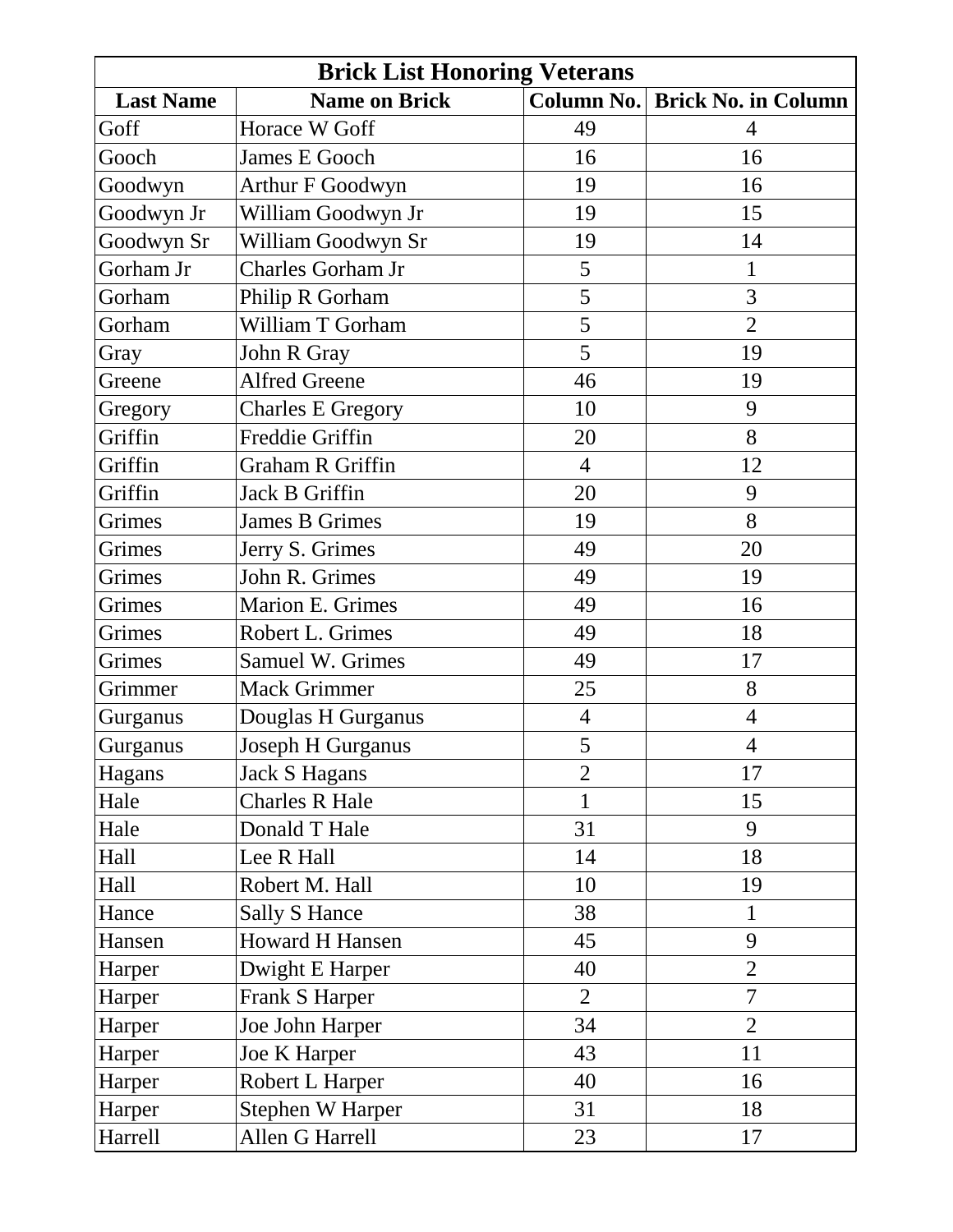| <b>Brick List Honoring Veterans</b> |                          |                |                            |
|-------------------------------------|--------------------------|----------------|----------------------------|
| <b>Last Name</b>                    | <b>Name on Brick</b>     | Column No.     | <b>Brick No. in Column</b> |
| Harrell                             | <b>Bill Harrell</b>      | 15             | 17                         |
| Harrell                             | <b>Bobby Harrell</b>     | 15             | 16                         |
| Harrell                             | <b>Elwood Harrell</b>    | 35             | $\overline{4}$             |
| Harrell                             | <b>Jack W Harrell</b>    | 8              | $\overline{2}$             |
| Harrell                             | Joseph H Harrell         | 23             | 15                         |
| Harrell                             | Richard C Harrell        | 10             | 15                         |
| Harrell                             | Robert R. Harrell        | 50             | $\overline{7}$             |
| Harrell                             | <b>Samuel N Harrell</b>  | 15             | 15                         |
| Harrell                             | <b>Sidney S Harrell</b>  | 23             | 16                         |
| Harrell                             | <b>Stanley Harrell</b>   | 9              | 19                         |
| Harrell                             | William A Harrell        | 23             | 14                         |
| Harris                              | <b>Clarence Harris</b>   | 41             | 10                         |
| Harris                              | Clyde W Harris           | 11             | 11                         |
| Harris                              | <b>James E Harris</b>    | 11             | 9                          |
| Harris                              | Lester I Harris          | 11             | 8                          |
| Harris                              | Michael W Harris         | 11             | 12                         |
| Harris                              | <b>Robert S Harris</b>   | 11             | 10                         |
| Harris Jr                           | Russell Harris Jr        | 27             | $\overline{3}$             |
| Hatchel                             | <b>Thomas Hatchel</b>    | 48             | 15                         |
| Hatchel                             | <b>Wayne Hatchel</b>     | 48             | 16                         |
| Hathaway                            | Fred Hathaway            | 48             | 17                         |
| Hathaway                            | Richard Hathaway         | 25             | 10                         |
| Hathaway                            | Robert Hathaway          | 25             | 9                          |
| Hayes                               | Danny D Hayes            | 40             | 12                         |
| Hayes                               | <b>Thomas Hayes</b>      | 47             | 17                         |
| Hemingway Jr                        | George Hemingway Jr      | 16             | $\overline{3}$             |
| <b>Higgs</b>                        | Lewis F. Higgs           | 46             | 20                         |
| Hill                                | <b>Charles E Hill</b>    | 29             | 15                         |
| Hill                                | <b>James Harvey Hill</b> | 13             | $\overline{7}$             |
| Hill                                | Joseph Lee Hill          | 43             | 17                         |
| Hills                               | Thomas S Hills           | 39             | 12                         |
| Hindsley                            | John C Hindsley          | 25             | $\mathbf{1}$               |
| Hindsley                            | John P Hindsley          | 13             | 19                         |
| Hindsley                            | Joseph D Hindsley        | 13             | 18                         |
| Hines Jr                            | Turner Hines Jr          | $\overline{7}$ | 10                         |
| Hines                               | Wilfred Hines            | 6              | 10                         |
| Hoard                               | Jennis M Hoard           | 24             | $\overline{7}$             |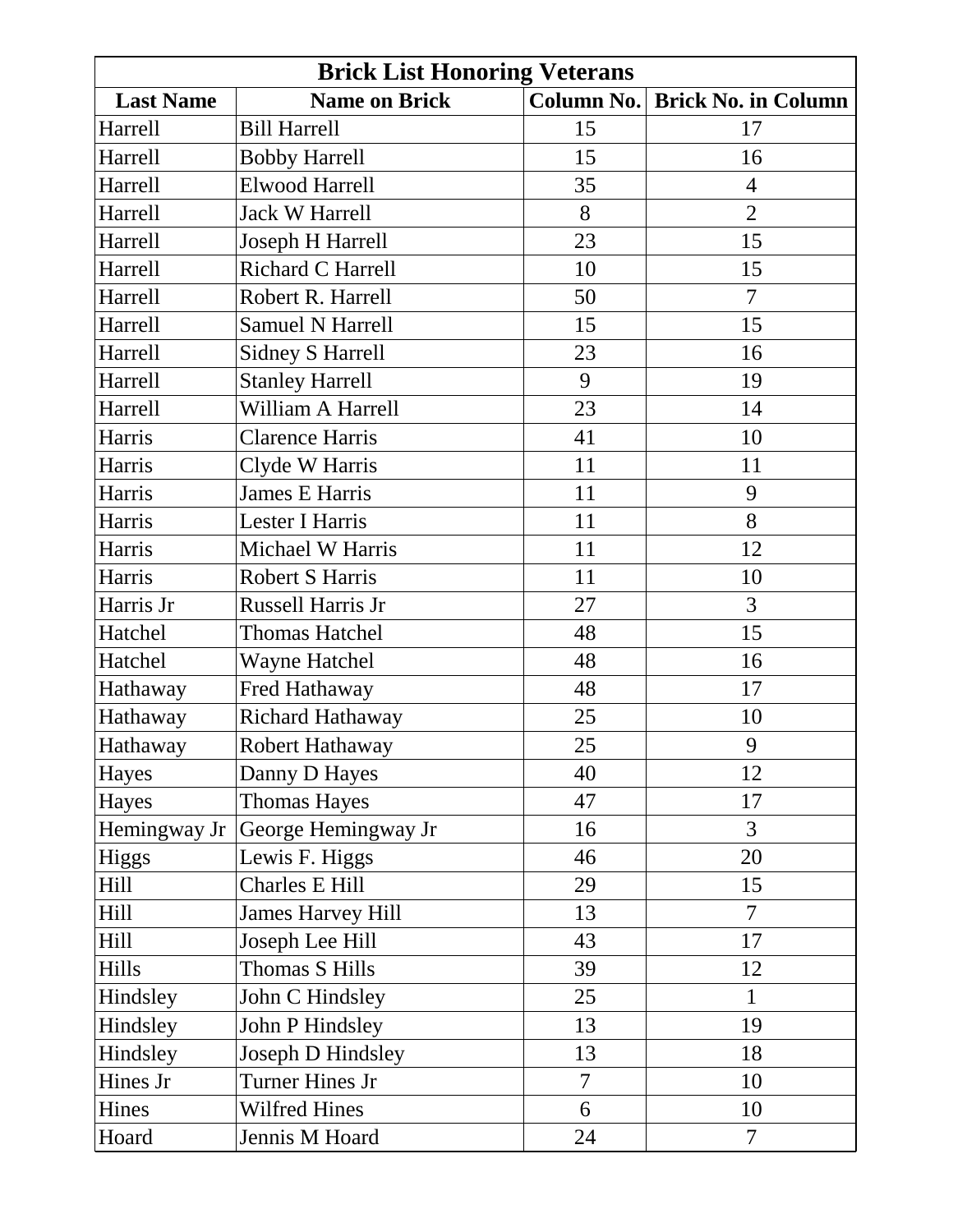| <b>Brick List Honoring Veterans</b> |                                  |                |                            |
|-------------------------------------|----------------------------------|----------------|----------------------------|
| <b>Last Name</b>                    | <b>Name on Brick</b>             | Column No.     | <b>Brick No. in Column</b> |
| Hoard                               | Melvin E Hoard                   | 44             | 5                          |
| Hoard                               | Melvin L Hoard                   | 44             | $\overline{4}$             |
| Hobbs                               | William L Hobbs                  | 38             | $\overline{4}$             |
| Hodge                               | Jack R Hodge                     | 16             | 13                         |
| Hodges                              | <b>E</b> Vernon Hodges           | 12             | 11                         |
| Hoff                                | Darold Hoff                      | 39             | 11                         |
| Hoggard                             | Delbert E Hoggard                | 46             | 15                         |
| Hoggard                             | <b>Redmond Hoggard</b>           | 46             | 16                         |
| Holland                             | <b>Bobby L Holland</b>           | 10             | 12                         |
| Holland                             | <b>Frank Holland</b>             | 20             | 13                         |
| Holland                             | <b>Jesse R Holland</b>           | 5              | 20                         |
| Holland                             | Leroy Holland                    | 15             | $\overline{7}$             |
| Holloman                            | Jerry M Holloman                 | 29             | 17                         |
| Hopkins                             | Capitola Hopkins                 | 9              | $\overline{2}$             |
| Hopkins                             | Corbin W Hopkins                 | 9              | 3                          |
| Hopkins                             | <b>GP Jack Hopkins</b>           | 9              | $\mathbf{1}$               |
| Hopkins                             | George P Hopkins                 | 9              | $\overline{4}$             |
| Hopkins                             | <b>Roger T Hopkins</b>           | 39             | 17                         |
| House                               | Richard M House                  | 33             | $\overline{4}$             |
| House                               | Samuel D House                   | 33             | 5                          |
| Hudson                              | <b>Barry L Hudson</b>            | 44             | 8                          |
| Hudson                              | Dennis L Hudson                  | $\overline{2}$ | 13                         |
| Hudson                              | E Gene Hudson                    | 45             | 20                         |
| Hudson                              | W N "Bud" Hudson                 | $\overline{2}$ | 1                          |
| Hughes                              | <b>Henry Hughes</b>              | 43             | 12                         |
| Hull                                | Alden W Hull                     | 25             | $\overline{4}$             |
| Hull                                | Alden W Hull                     | 46             | 17                         |
| Hull, Jr.                           | H. W. Hull, Jr.                  | 46             | 18                         |
| Hux                                 | Fred M Hux                       | 18             | 8                          |
| Hux                                 | R C Hux                          | 14             | 3                          |
| Hyman                               | Carlton Hyman                    | $\mathbf{1}$   | 9                          |
| Hyman                               | George "GC" Hyman                | 44             | $\mathbf{1}$               |
| Hyman                               | Julian Hyman                     | 12             | $\overline{4}$             |
| Hyman                               | <b>Reginald Hyman</b>            | 1              | 10                         |
| Hyman                               | Robert Hyman                     | 12             | 5                          |
| In Memory                           | In Memory of All POW, MIA, & KIA | 26             | $\overline{2}$             |
| Isley                               | <b>Robert N Isley</b>            | 36             | $\overline{7}$             |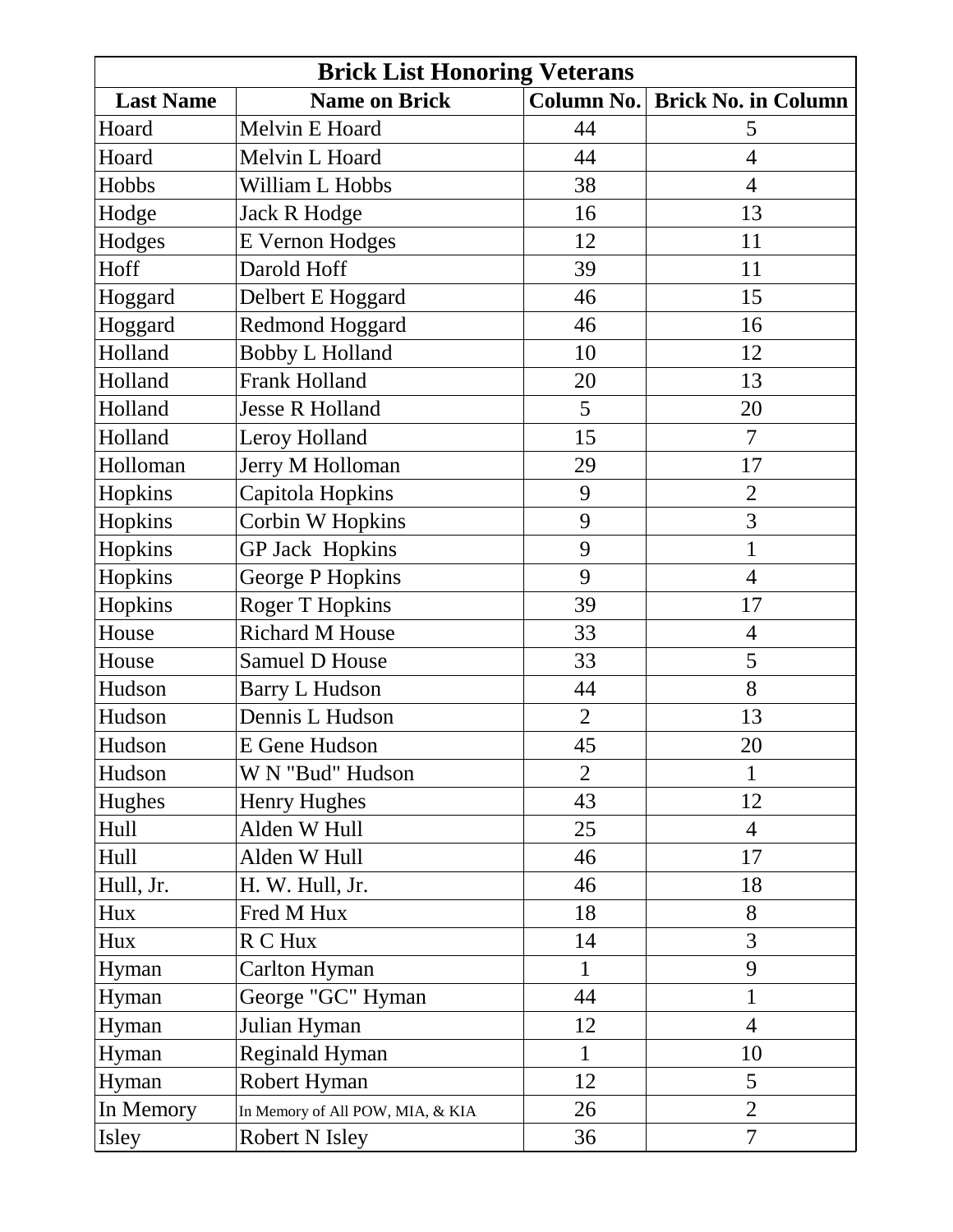| <b>Brick List Honoring Veterans</b> |                         |                |                            |
|-------------------------------------|-------------------------|----------------|----------------------------|
| <b>Last Name</b>                    | <b>Name on Brick</b>    | Column No.     | <b>Brick No. in Column</b> |
| <b>Jackson</b>                      | Neil J Jackson          | 9              | 6                          |
| Jackson                             | <b>Wiley Jackson</b>    | 47             | $\mathbf{1}$               |
| Jackson                             | <b>Wiley R Jackson</b>  | 6              | 12                         |
| James                               | David Earl James        | 19             | 5                          |
| <b>James</b>                        | <b>Ernest E James</b>   | 17             | 16                         |
| James                               | Jackie L James          | 6              | 20                         |
| <b>Jenkins</b>                      | <b>Francis Jenkins</b>  | $\mathbf{1}$   | 19                         |
| <b>Jenkins</b>                      | T Perry Jenkins         | 13             | 20                         |
| Johndrow                            | Leroy E Johndrow        | 37             | 19                         |
| Johnson                             | Douglas R Johnson       | 31             | 12                         |
| Johnson                             | Howard G Johnson        | 30             | 18                         |
| Johnson                             | Jimmie G Johnson        | 17             | 9                          |
| Johnson                             | Julian T Johnson        | 5              | 16                         |
| Johnson                             | Pete Johnson            | 32             | 5                          |
| Johnson                             | Robert W Johnson        | 32             | 6                          |
| Johnson                             | Rodney T Johnson        | 32             | 10                         |
| Johnson                             | Sherry Johnson          | 32             | 9                          |
| Jones                               | <b>Bobby E Jones</b>    | 31             | 13                         |
| Jones                               | <b>Edward Ray Jones</b> | 32             | 12                         |
| Jones                               | <b>James A Jones</b>    | 41             | 12                         |
| Jones                               | Jimmie Lee Jones        | 36             | 17                         |
| Jones                               | Wade L Jones            | 21             | 17                         |
| Jones                               | W C Jones               | 32             | 20                         |
| Joyner                              | Eugene Joyner           | 39             | 7                          |
| Joyner                              | Eugene R Joyner         | 36             | 5                          |
| Joyner                              | Gary W Joyner           | 44             | $\overline{2}$             |
| Joyner II                           | Gary W Joyner II        | 44             | 3                          |
| Joyner                              | Herbert Ray Joyner      | 22             | 16                         |
| Joyner                              | James C Joyner          | 36             | $\overline{4}$             |
| Joyner Jr                           | Wiley B Joyner Jr       | 36             | 3                          |
| Joyner                              | Miles J Joyner          | 18             | $\overline{4}$             |
| Joyner                              | Wilbur G Joyner         | 25             | 20                         |
| Kaszubinski                         | Walt Kaszubinski        | 16             | $\overline{4}$             |
| Kent Jr                             | Jesse C Kent Jr         | $\overline{4}$ | 3                          |
| Keys                                | Frank H Keys            | 37             | 15                         |
| Kilby II                            | <b>Edward Kilby II</b>  | 44             | 12                         |
| Killebrew                           | <b>Clater Killebrew</b> | $\overline{7}$ | 6                          |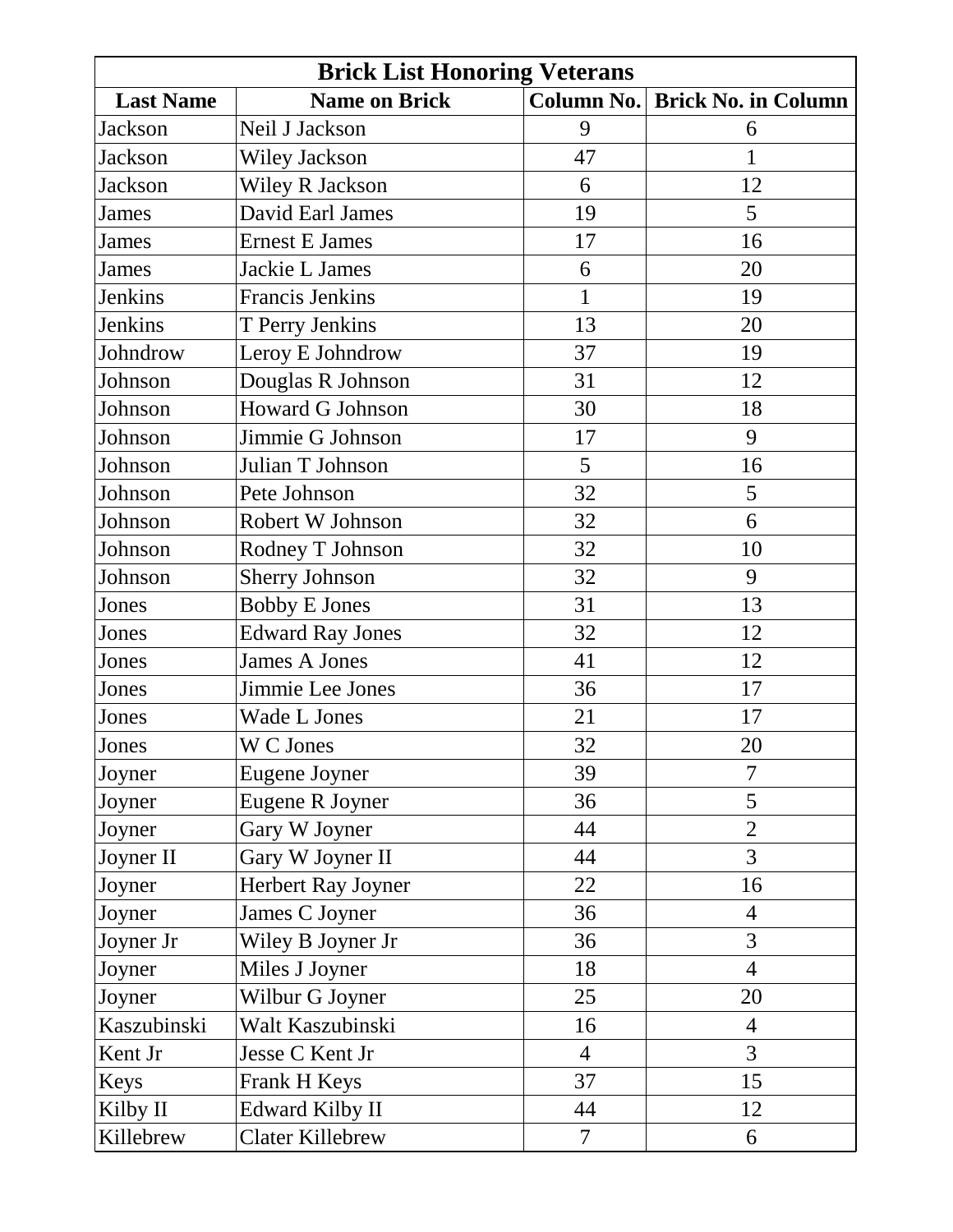| <b>Brick List Honoring Veterans</b> |                             |                   |                            |
|-------------------------------------|-----------------------------|-------------------|----------------------------|
| <b>Last Name</b>                    | <b>Name on Brick</b>        | <b>Column No.</b> | <b>Brick No. in Column</b> |
| Killebrew                           | George Killebrew            | 6                 | 6                          |
| Killebrew                           | Louis Killebrew             | 5                 | 6                          |
| Killebrew                           | L M Killebrew               | 8                 | 9                          |
| King                                | <b>Edward W King</b>        | 29                | 18                         |
| Kirchner                            | Dan Kirchner                | 50                | 8                          |
| Kirkland                            | Charles L Kirkland          | 14                | 14                         |
| Kirkland                            | Roscoe Kirkland             | 8                 | 15                         |
| Kirkland                            | Thurman Kirkland            | 14                | 13                         |
| Knight                              | Chris C Knight              | 26                | 14                         |
| Knight                              | Elisha C Knight             | 17                | 12                         |
| Knight                              | J Luther Knight             | 46                | $\mathbf{1}$               |
| Knight                              | E4 Kenneth Knight           | 46                | $\overline{2}$             |
| Knight                              | Matthew H Knight            | 22                | 8                          |
| Kornegay                            | In Honor of Carl L Kornegay | 48                | 8                          |
| Kornegay                            | <b>Esley G Kornegay</b>     | 20                | 3                          |
| Kulaga                              | Florian E Kulaga            | 40                | 9                          |
| Kulaga                              | John J Kulaga               | 40                | 10                         |
| Kulaga                              | Leo A Kulaga                | 40                | 11                         |
| Lancaster                           | <b>Bruce Lancaster</b>      | 42                | 6                          |
| Lancaster                           | <b>Calvin Lancaster</b>     | 42                | $\overline{7}$             |
| Lancaster                           | Darrell A Lancaster         | 42                | 11                         |
| Lancaster                           | David Lancaster             | 38                | 20                         |
| Lancaster                           | David Lancaster             | 42                | 14                         |
| Lancaster                           | Doris P Lancaster           | 42                | 9                          |
| Lancaster                           | <b>Edward Lancaster</b>     | 42                | 5                          |
| Lancaster                           | <b>James E Lancaster</b>    | 42                | 8                          |
| Lancaster                           | John J Lancaster            | 42                | 13                         |
| Lancaster                           | John W Lancaster            | 42                | 10                         |
| Lancaster                           | <b>Mike Lancaster</b>       | 42                | 12                         |
| Lancaster                           | <b>Ron D Lancaster</b>      | 42                | $\overline{4}$             |
| Land                                | <b>Betty Jean Land</b>      | 11                | 14                         |
| Lanier                              | Horace A Lanier             | 6                 | 15                         |
| Lanier                              | J Henry Lanier              | 12                | 3                          |
| Lanier                              | Robert C Lanier             | 15                | 5                          |
| Lanier                              | <b>Ted B Lanier</b>         | $\overline{3}$    | 16                         |
| Latham                              | Dempsey B Latham            | 11                | $\overline{2}$             |
| Lautzenheiser                       | Kenneth Hoyt Lautzenheiser  | 47                | $\overline{4}$             |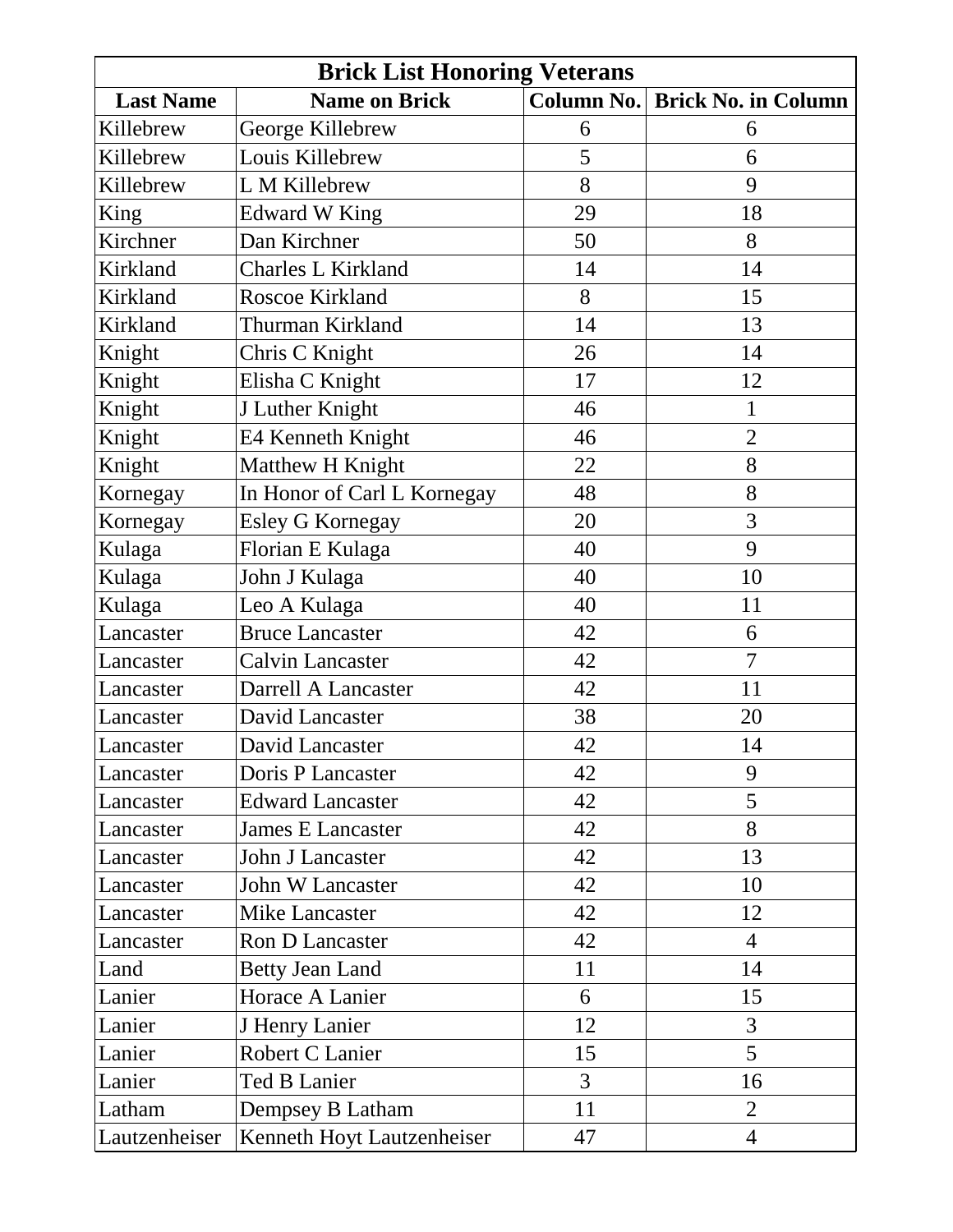| <b>Brick List Honoring Veterans</b> |                                     |                |                            |
|-------------------------------------|-------------------------------------|----------------|----------------------------|
| <b>Last Name</b>                    | <b>Name on Brick</b>                | Column No.     | <b>Brick No. in Column</b> |
| League                              | Frank E League                      | 8              | 6                          |
| Lee                                 | Johnnie L Lee                       | 19             | 1                          |
| Lee                                 | Marvin R Lee                        | 19             | 6                          |
| Leggett                             | Little Brother Leggett              | $\overline{2}$ | $\overline{2}$             |
| Leggett                             | Herman G Leggett                    | 33             | 14                         |
| Leggett                             | Jerome Leggett                      | 20             | 12                         |
| Letchworth                          | Alvin Letchworth                    | 13             | 11                         |
| Letchworth                          | John M Letchworth                   | $\overline{2}$ | 9                          |
| Lewis                               | C. Gene Lewis                       | 29             | 14                         |
| Lewis                               | Carroll Y Lewis                     | 39             | 18                         |
| Lewis                               | Ceaso N Lewis                       | $\mathbf{1}$   | 18                         |
| Lewis                               | <b>Charles Lewis</b>                | 39             | 13                         |
| Lewis                               | <b>James Tony Lewis</b>             | 24             | 10                         |
| Lewis                               | Jimmie E Lewis                      | 9              | 9                          |
| Lewis Sr                            | Ralph M Lewis Sr                    | 8              | 3                          |
| Lewis                               | Ray S Lewis                         | 6              | 8                          |
| Lewis                               | W Fred Lewis                        | 19             | 20                         |
| Lewis                               | Weslie R Lewis                      | 8              | 5                          |
| Lewis                               | William E Lewis                     | 27             | $\mathbf{1}$               |
| Lewis                               | <b>General William Gaston Lewis</b> | 37             | $\overline{2}$             |
| Lewis Jr                            | William H Lewis Jr                  | 33             | $\mathbf{1}$               |
| Lewis Sr                            | William H Lewis Sr                  | 24             | 1                          |
| Linkous                             | Michael Linkous                     | 48             | 18                         |
| Little                              | D C Little                          | 41             | 16                         |
| Little                              | Harold R Little                     | 6              | 16                         |
| Little Jr                           | Doyle C Little Jr                   | 38             | 15                         |
| Logan                               | Conrad J Logan                      | 14             | 5                          |
| Long                                | Cecil E Long                        | 9              | $\overline{7}$             |
| Long Jr                             | Charles R Long Jr                   | 22             | 17                         |
| Long                                | Gilbert L Long                      | 22             | 18                         |
| Long                                | HM "Mickey" Long                    | 22             | 19                         |
| Long                                | Steven B Long                       | 17             | 20                         |
| Long                                | William L Long                      | 15             | 8                          |
| Long Jr                             | William L Long Jr                   | 15             | 9                          |
| Lovegrove                           | Thomas Lovegrove                    | 41             | 9                          |
| Lucas                               | Frank L Lucas                       | $\overline{4}$ | 5                          |
| Lucas                               | Troy L Lucas                        | $\overline{4}$ | 6                          |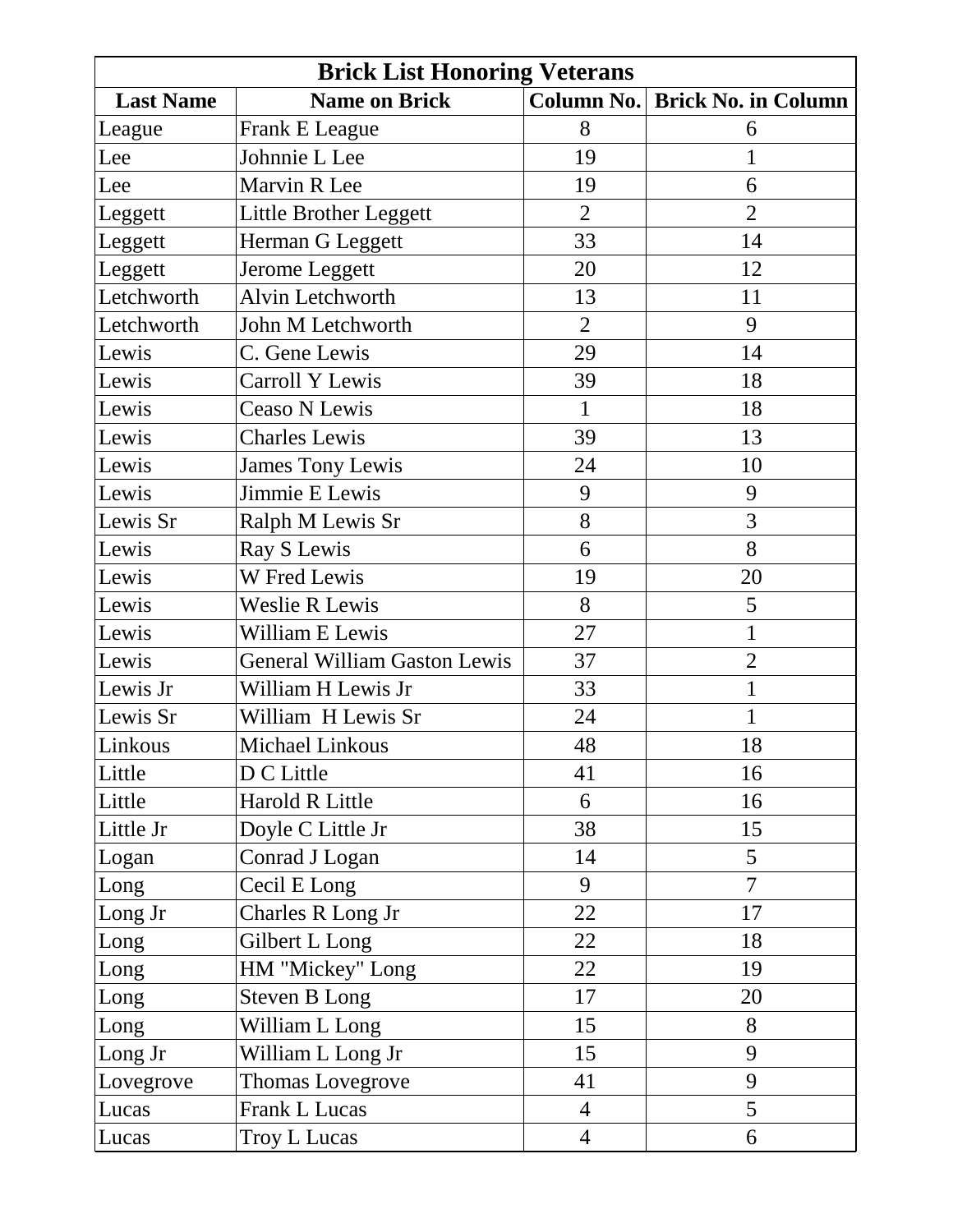| <b>Brick List Honoring Veterans</b> |                                                    |                |                            |
|-------------------------------------|----------------------------------------------------|----------------|----------------------------|
| <b>Last Name</b>                    | <b>Name on Brick</b>                               | Column No.     | <b>Brick No. in Column</b> |
| Lynn                                | James M Lynn                                       | 29             | 16                         |
| Lyons                               | <b>Berry Lyons</b>                                 | 17             | 14                         |
| Lyons                               | Jackson Lyons                                      | 49             | 12                         |
| MacDonald                           | Jonathan MacDonald                                 | 41             | 8                          |
| Madalozzo                           | David Madalozzo                                    | 31             | 8                          |
| Madison                             | Randy H. Madison                                   | 49             | 13                         |
| Manning                             | <b>Billy P Manning</b>                             | 38             | 13                         |
| Manning                             | Carl Wayne Manning                                 | 14             | 8                          |
| Manning                             | <b>John H Manning</b>                              | 17             | 13                         |
| Manning                             | <b>Joseph Don Manning</b>                          | 39             | 16                         |
| Manning                             | Luther L Manning                                   | 38             | 5                          |
| Manning                             | <b>Melvin E Manning</b>                            | 38             | 6                          |
| Marlow                              | <b>Jesse Marlow</b>                                | 19             | 7                          |
| Marriott Jr                         | R H Marriott Jr                                    | 9              | 17                         |
| Martin                              | Larry E Martin                                     | 14             | 9                          |
| Martin                              | <b>Prescott Martin</b>                             | 22             | 11                         |
| Masonic                             | In Memory of the Masonic Veterans Nash & Edgecombe | 49             | 8                          |
| Matthews                            | <b>John L Matthews</b>                             | 14             | 6                          |
| Matthews                            | <b>Kenneth Matthews</b>                            | 34             | 13                         |
| Mayo II                             | <b>Ben Coakley Mayo II</b>                         | 36             | $\mathbf{2}$               |
| Mears Jr                            | Willie L Mears Jr                                  | 17             | $\overline{7}$             |
| <b>Meeks</b>                        | <b>Lee Vernon Meeks</b>                            | 3              | 1                          |
| Meeks                               | <b>Thomas A Meeks</b>                              | 3              | $\overline{4}$             |
| <b>Meeks</b>                        | <b>V Clifton Meeks</b>                             | 3              | 3                          |
| Meeks                               | <b>W Clayton Meeks</b>                             | $\overline{3}$ | $\overline{2}$             |
| Mewborn                             | Robert W Mewborn                                   | 37             | 16                         |
| Michaletz                           | <b>Harold Michaletz</b>                            | 11             | $\mathbf{1}$               |
| Miller                              | <b>G</b> Pate Miller                               | $\overline{2}$ | 3                          |
| Miller                              | <b>Thomas P Miller</b>                             | 17             | 11                         |
| Mitchell                            | Michael W Mitchell                                 | 26             | $\mathbf{1}$               |
| Mitchell                            | Thomas N Mitchell                                  | 25             | 6                          |
| Mitchell                            | <b>Thomas Mitchell</b>                             | 40             | 15                         |
| Montenegro                          | Fofo Montenegro                                    | 37             | 11                         |
| Moore                               | <b>Bennie L Moore</b>                              | 46             | 3                          |
| Moore                               | George Moore                                       | 38             | 17                         |
| Moore                               | Max H Moore                                        | 17             | $\overline{4}$             |
| Moore                               | <b>Stuart B Moore</b>                              | $\overline{7}$ | 12                         |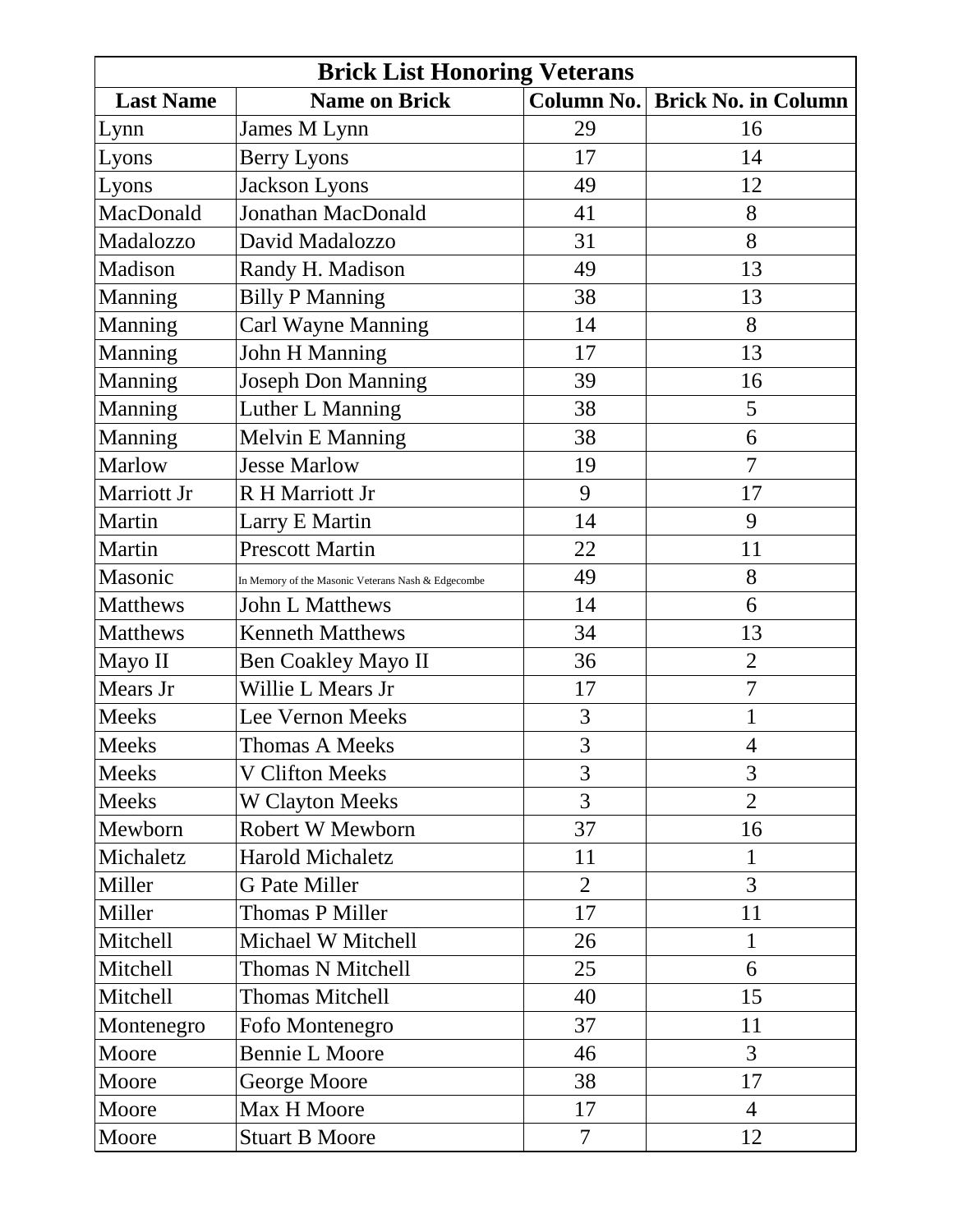| <b>Brick List Honoring Veterans</b> |                          |                   |                            |
|-------------------------------------|--------------------------|-------------------|----------------------------|
| <b>Last Name</b>                    | <b>Name on Brick</b>     | <b>Column No.</b> | <b>Brick No. in Column</b> |
| Moore                               | William J Moore          | 15                | 12                         |
| Morgan                              | P Thomas Morgan          | $\overline{2}$    | 15                         |
| Morris                              | Col. Anna A Morris       | 47                | 9                          |
| Morris                              | <b>Bernard G Morris</b>  | 33                | 3                          |
| Morris                              | <b>B</b> Gene Morris     | 45                | 16                         |
| Morris                              | <b>Charles M Morris</b>  | 33                | 15                         |
| Morris                              | Cole Morris              | 45                | 10                         |
| Morris                              | Donald Ray Morris        | 11                | 13                         |
| Morris                              | Herman L Morris          | 45                | 11                         |
| Morris                              | <b>James A Morris</b>    | 38                | 14                         |
| Morris Sr                           | Larry Morris Sr          | 45                | 15                         |
| Morris                              | <b>Lawrence Morris</b>   | 45                | 12                         |
| Morris                              | Osborne L Morris         | 45                | 13                         |
| Morris                              | Wm "Bill" Morris         | 45                | 14                         |
| Morris Jr                           | William C Morris Jr      | 25                | 3                          |
| Moseley                             | <b>Carlton Moseley</b>   | 10                | 6                          |
| Moseley                             | <b>GE Moseley</b>        | 47                | $\overline{7}$             |
| Moten                               | John R Moten             | 47                | 6                          |
| Moyer                               | Frederick V. Moyer       | 49                | 14                         |
| Murphy                              | <b>Glenford Murphy</b>   | 48                | $\overline{2}$             |
| Murphy                              | Leroy P Murphy           | 48                | $\overline{4}$             |
| Murphy                              | Thomas R Murphy          | 46                | $\overline{4}$             |
| Murphy                              | Thomas R Murphy          | 48                | 3                          |
| <b>Murphy</b>                       | William P. Murphy        | 48                | 1                          |
| Murray                              | Joseph A Murray          | 31                | 3                          |
| Murray                              | Joseph C Murray          | 25                | 5                          |
| Mustaine                            | <b>Kreig P Mustaine</b>  | 47                | $\overline{2}$             |
| Newberry                            | Larry W Newberry         | 7                 | 5                          |
| Newberry                            | <b>Sidney E Newberry</b> | 26                | 11                         |
| Newell                              | Charlie A Newell         | 21                | 18                         |
| Newsome                             | <b>Allen Ray Newsome</b> | 12                | 16                         |
| Newsome                             | <b>Edward L Newsome</b>  | $\mathbf{1}$      | 3                          |
| Newsome                             | George H Newsome         | 3                 | 15                         |
| Newsome                             | <b>James Newsome</b>     | 24                | $\overline{4}$             |
| Newsome                             | W Malcolm Newsome        | 12                | 15                         |
| Newton                              | "John" L Newton          | 47                | 10                         |
| Noble Jr                            | Samuel W Noble Jr        | 14                | 11                         |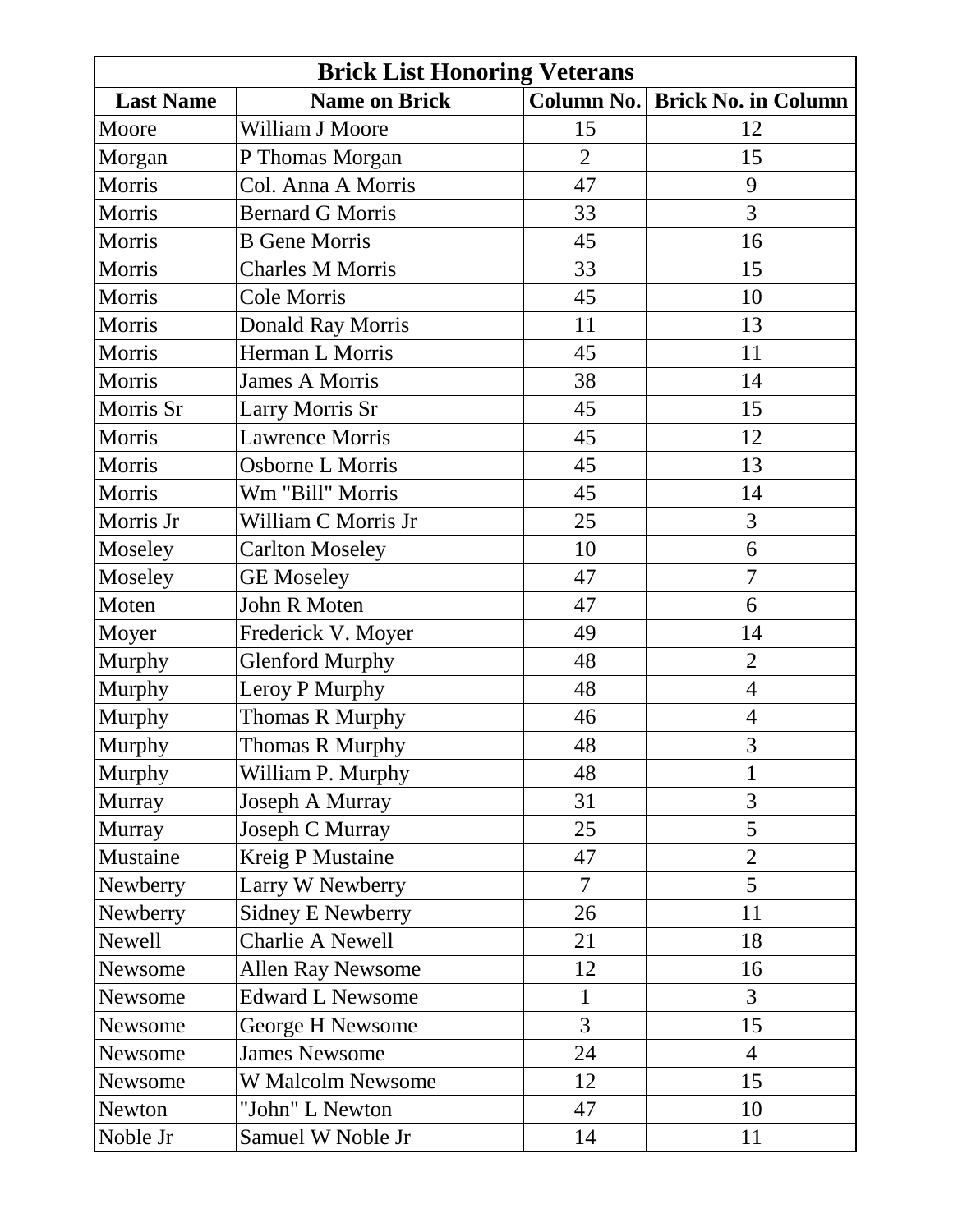| <b>Brick List Honoring Veterans</b> |                               |                |                            |
|-------------------------------------|-------------------------------|----------------|----------------------------|
| <b>Last Name</b>                    | <b>Name on Brick</b>          | Column No.     | <b>Brick No. in Column</b> |
| Nunnery                             | John K Nunnery                | 31             | 6                          |
| O Neal                              | Gene O Neal                   | 37             | 5                          |
| O Neal                              | George R O Neal               | 30             | 19                         |
| O'Neal                              | George R. O'Neal              | 47             | 3                          |
| O'Neal                              | Robert "Bobby" O'Neal         | 37             | 6                          |
| O'Neal                              | Robert G O'Neal               | 37             | $\overline{7}$             |
| Osborne                             | George R Osborne              | 31             | $\overline{2}$             |
| Owen Sr                             | John W Owen Sr                | 26             | 12                         |
| Owens                               | Elton M Owens                 | 23             | 5                          |
| Owens Jr                            | Goodman Owens Jr              | 22             | 10                         |
| Owens Jr                            | John R Owens Jr               | 46             | 5                          |
| Owens                               | <b>Stewart D Owens</b>        | 41             | 19                         |
| Owens                               | <b>Stewart D Owens</b>        | 42             | 17                         |
| Pace Jr                             | George C Pace Jr              | 3              | $\overline{7}$             |
| Padgett                             | <b>Ted Padgett</b>            | 42             | 18                         |
| Paetzell                            | <b>Alvin E Paetzell</b>       | 25             | 17                         |
| Page                                | George E Page                 | 46             | 6                          |
| Page                                | <b>Ricky C Page</b>           | 36             | 8                          |
| Page                                | Thomas E Page                 | 10             | 14                         |
| Page, Jr.                           | Thomas E. Page, Jr.           | 47             | 12                         |
| Palmer                              | Dennis G Palmer               | $\overline{7}$ | 14                         |
| Parker                              | <b>Joseph Parker</b>          | 30             | 10                         |
| Parker                              | Norman T Parker               | 13             | $\overline{4}$             |
| Parker                              | Robert A Parker               | 30             | 11                         |
| Parker                              | <b>Thomas Parker</b>          | 30             | 9                          |
| Peacock                             | David Peacock                 | 23             | 19                         |
| Peaden                              | Lonnie A Peaden               | 46             | $\overline{7}$             |
| Pearson                             | John D Pearson                | 13             | 5                          |
| Pender                              | General William Dorsey Pender | 37             | $\mathbf{1}$               |
| Penwell                             | <b>Arthur I Penwell</b>       | 36             | 15                         |
| Penwell                             | Samuel C Penwell              | 38             | 16                         |
| Perry                               | <b>Jack N Perry</b>           | 10             | 17                         |
| Pettaway                            | Micajah Pettaway              | 27             | 8                          |
| Philips Jr                          | H H Philips Jr                | 6              | $\overline{3}$             |
| Phillips                            | <b>Bennie C Phillips</b>      | 27             | 17                         |
| Phillips                            | <b>Bennie L Phillips</b>      | 27             | 16                         |
| Phillips                            | <b>Bernice Phillips</b>       | 27             | 18                         |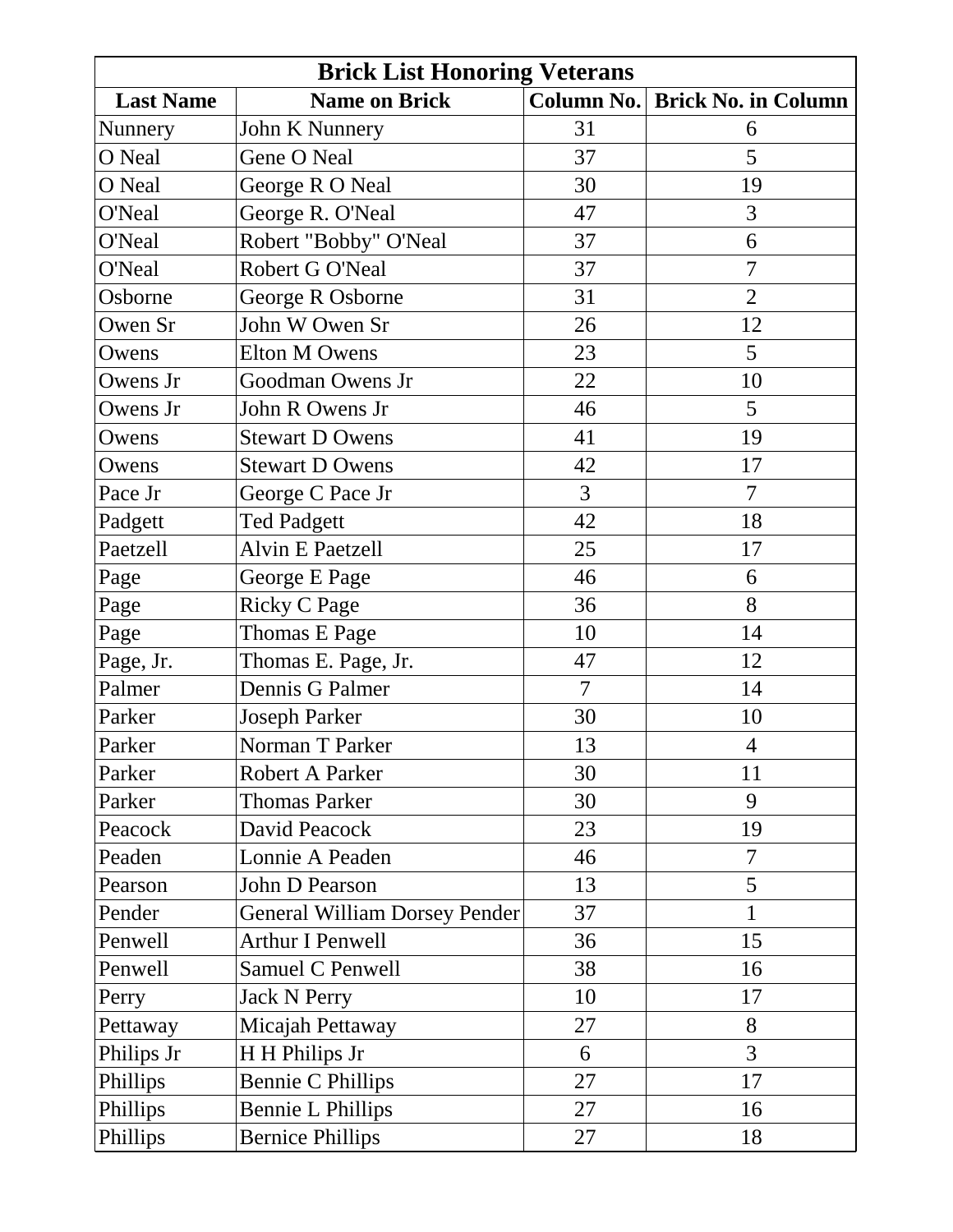| <b>Brick List Honoring Veterans</b> |                                                 |                   |                            |
|-------------------------------------|-------------------------------------------------|-------------------|----------------------------|
| <b>Last Name</b>                    | <b>Name on Brick</b>                            | <b>Column No.</b> | <b>Brick No. in Column</b> |
| Phillips                            | <b>Billie W Phillips</b>                        | 27                | 20                         |
| Phillips                            | David A Phillips                                | 17                | 3                          |
| Phillips                            | Dennis L Phillips                               | 35                | 12                         |
| Phillips                            | Ellis E Phillips                                | 35                | 13                         |
| Phillips                            | James E. Phillips                               | 27                | 19                         |
| Phillips                            | <b>Walter Phillips</b>                          | 35                | $\overline{7}$             |
| Phillips                            | <b>Walter D Phillips</b>                        | 22                | 9                          |
| Phillips HS                         | Honoring all The Veterans Alunni of Phillips HS | 40                | 14                         |
| Pierce                              | <b>Brenda Pierce</b>                            | 32                | 7                          |
| Pierce                              | Delano F Pierce                                 | 49                | 5                          |
| Pigg Jr                             | Willie "June" Pigg Jr                           | 13                | 3                          |
| Pilley Jr                           | James E Pilley Jr                               | 27                | 5                          |
| Pipken                              | <b>SFC Gerald A Pipken</b>                      | 39                | 8                          |
| Pistolis                            | Chris S Pistolis                                | 27                | 6                          |
| Pitt                                | <b>Cleveland Pitt</b>                           | 27                | $\overline{4}$             |
| Pitt Jr                             | Ned Pitt Jr                                     | $\overline{7}$    | 3                          |
| Pitt Jr                             | William C Pitt Jr                               | 17                | 8                          |
| Pitt Jr                             | WD Pitt Jr                                      | 10                | 18                         |
| Pittman                             | <b>Boice Pittman</b>                            | 35                | 9                          |
| Pittman                             | <b>Curtis Pittman</b>                           | 30                | 16                         |
| Pittman                             | George W. Pittman                               | 47                | 13                         |
| Pittman                             | George W. Pittman                               | 47                | 14                         |
| Pittman                             | Maurice Pittman                                 | 23                | $\overline{7}$             |
| Pittman                             | Perry D Pittman                                 | 36                | 12                         |
| Poindexter                          | E J Poindexter                                  | $\overline{4}$    | 19                         |
| Poitras                             | <b>Robert H Poitras</b>                         | 30                | 14                         |
| Pollard                             | John S Pollard                                  | 16                | $\overline{7}$             |
| Pollard                             | Joseph Pollard                                  | $\overline{4}$    | 15                         |
| Pollard                             | <b>Lester Pollard</b>                           | $\overline{4}$    | 16                         |
| Pollard                             | Lynwood Pollard                                 | $\overline{4}$    | 17                         |
| Pollard                             | Samuel R Pollard                                | $\overline{4}$    | 14                         |
| Pollard                             | Thomas F Pollard                                | $\overline{4}$    | 18                         |
| Pollard Jr                          | William A Pollard Jr                            | 25                | 5                          |
| Pollard                             | William M Pollard                               | 46                | 8                          |
| Pope                                | Sam W Pope                                      | 6                 | 5                          |
| Pories                              | <b>Walter J Pories</b>                          | 46                | 9                          |
| Potter's                            | <b>Potter's Field Productions</b>               | 41                | $\overline{7}$             |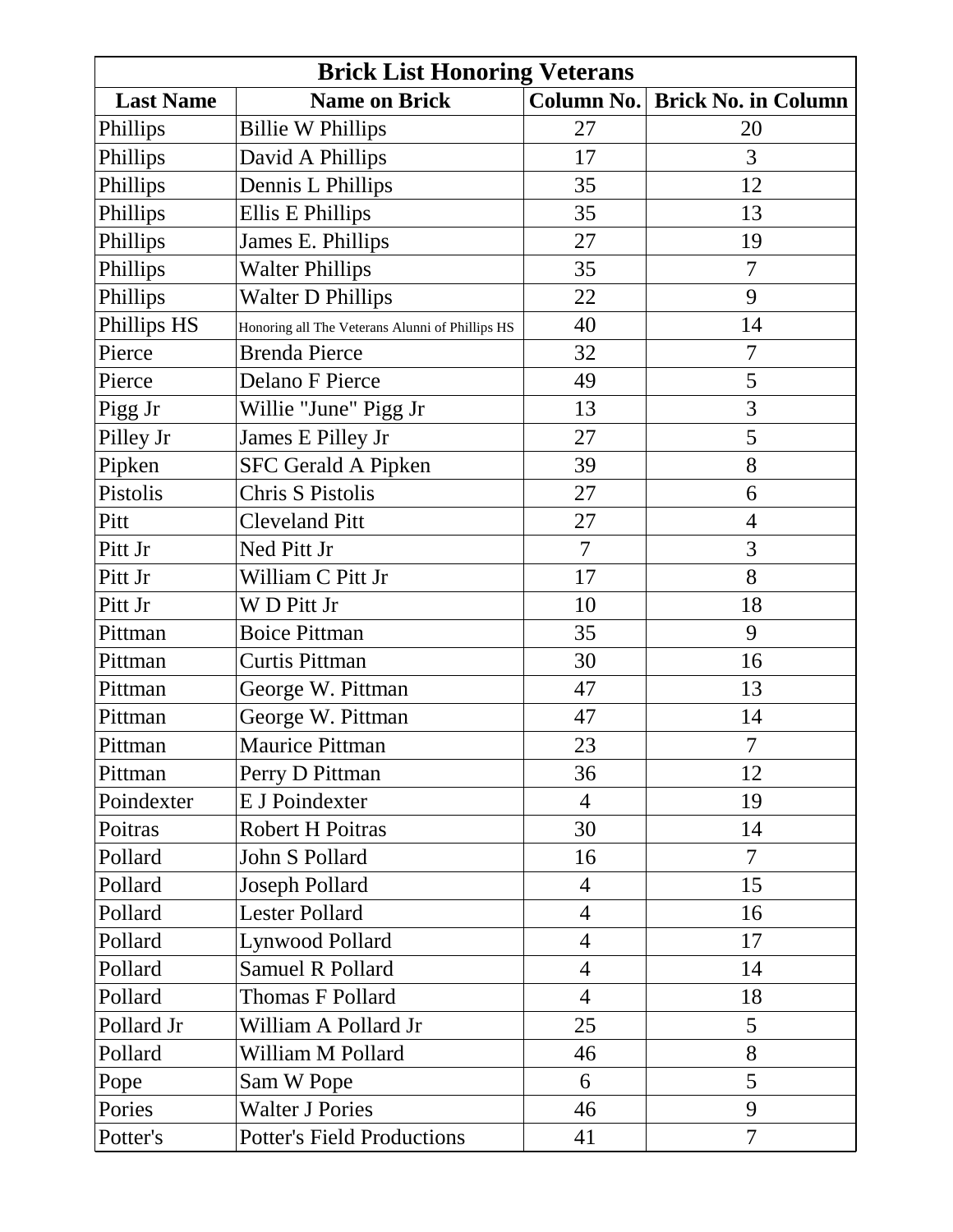| <b>Brick List Honoring Veterans</b> |                         |                   |                            |
|-------------------------------------|-------------------------|-------------------|----------------------------|
| <b>Last Name</b>                    | <b>Name on Brick</b>    | <b>Column No.</b> | <b>Brick No. in Column</b> |
| Powell Jr                           | Joe C Powell Jr         | 11                | 18                         |
| Powell                              | <b>Richard H Powell</b> | 11                | 16                         |
| Powell                              | <b>Richard W Powell</b> | 11                | 17                         |
| Powell Jr                           | William H Powell Jr     | 20                | 1                          |
| Powers                              | <b>Wallace O Powers</b> | 10                | $\overline{4}$             |
| Price Jr                            | Frank Price Jr          | 22                | $\mathbf{1}$               |
| Price                               | J "Buck" Price          | $\overline{2}$    | 12                         |
| Price Jr                            | John H Price Jr         | 34                | 8                          |
| Pridgen                             | <b>Bobby R Pridgen</b>  | 16                | 8                          |
| Pridgen                             | <b>Buck W Pridgen</b>   | 19                | 10                         |
| Pridgen                             | John David Pridgen      | 34                | 14                         |
| Pridgen                             | Roger C Pridgen         | $\overline{7}$    | 11                         |
| Prince                              | <b>Howard C Prince</b>  | 3                 | 5                          |
| Proctor                             | <b>Archie D Proctor</b> | 36                | 13                         |
| Proctor                             | George L Proctor        | $\mathbf{1}$      | 6                          |
| Proctor                             | <b>James T Proctor</b>  | 21                | 19                         |
| Proctor                             | Joseph L Proctor        | $\mathbf 1$       | $\overline{2}$             |
| Proctor                             | Sam E Proctor           | 1                 | $\overline{7}$             |
| Proctor                             | W. Ashton Proctor       | $\mathbf 1$       | 5                          |
| Puckette                            | <b>Frank Puckette</b>   | 27                | $\overline{7}$             |
| Puckette                            | <b>Frank Puckette</b>   | 39                | 9                          |
| Purcell                             | <b>Arthur L Purcell</b> | 36                | 15                         |
| Purvis                              | <b>John Earl Purvis</b> | 40                | $\overline{7}$             |
| Purvis                              | <b>Reuben T Purvis</b>  | 48                | $\overline{7}$             |
| Purvis                              | William B Purvis        | 40                | 5                          |
| Quinn                               | Peggy M Quinn           | 44                | $\overline{7}$             |
| Quinn                               | Richard A Quinn         | 44                | 6                          |
| Raby                                | <b>Leonard McD Raby</b> | 6                 | 19                         |
| Radford                             | A Wayne Radford         | 18                | 17                         |
| Radford                             | <b>Alford Radford</b>   | 18                | 16                         |
| Radford                             | Donald Radford          | 25                | $\overline{3}$             |
| Raskin                              | Robert A Raskin         | 23                | 20                         |
| Rawls                               | <b>James R Rawls</b>    | 8                 | 16                         |
| Ray                                 | William N Ray           | 40                | 17                         |
| Raymond Jr                          | George Raymond Jr       | 37                | 13                         |
| Raynor                              | Kenneth N Raynor        | $\overline{2}$    | 18                         |
| Raynor                              | <b>Marvin R Raynor</b>  | 49                | 6                          |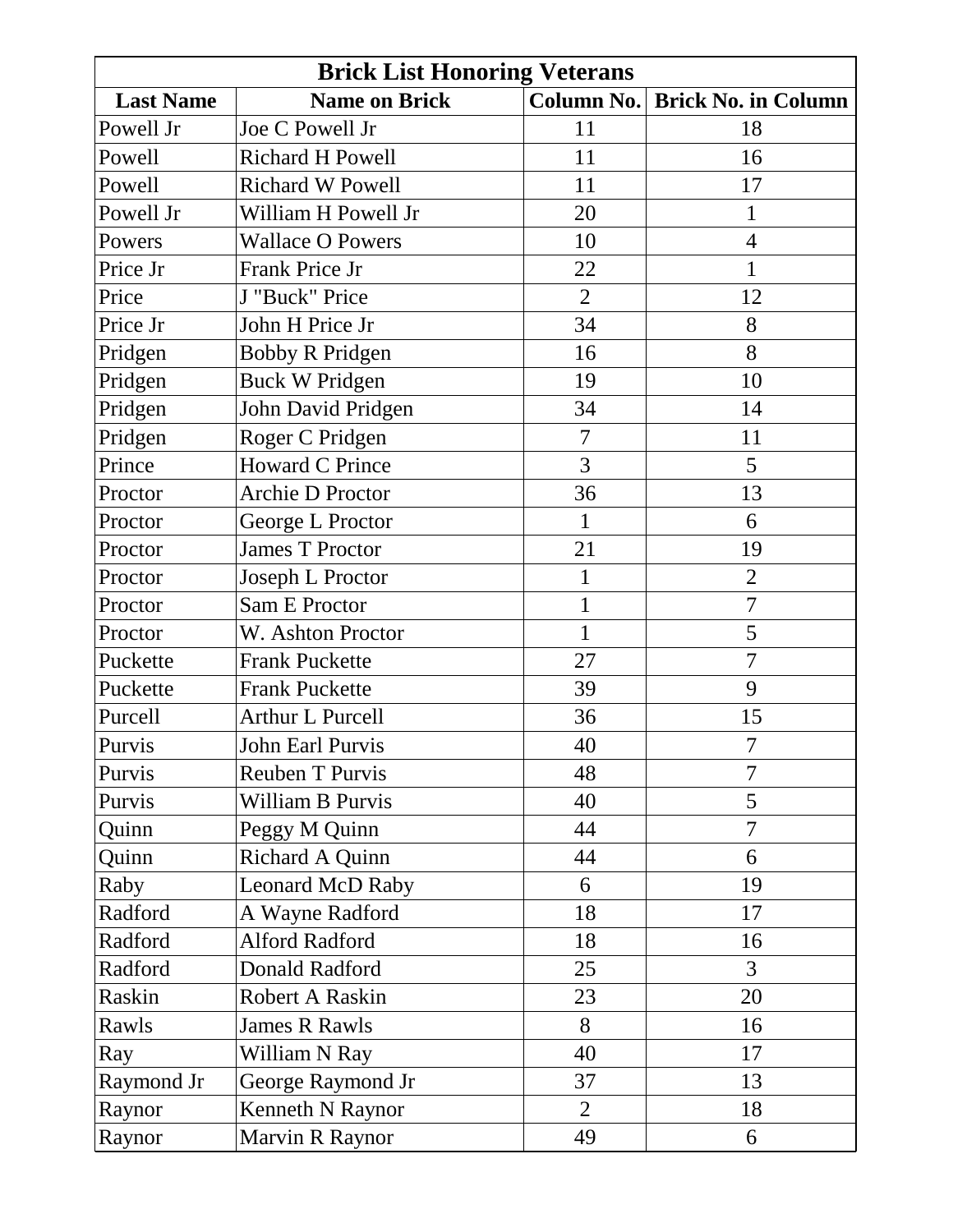| <b>Brick List Honoring Veterans</b> |                           |                   |                            |
|-------------------------------------|---------------------------|-------------------|----------------------------|
| <b>Last Name</b>                    | <b>Name on Brick</b>      | <b>Column No.</b> | <b>Brick No. in Column</b> |
| Redding                             | <b>Francis Redding</b>    | 27                | 2                          |
| Regan                               | <b>Richard J Regan</b>    | 15                | $\overline{2}$             |
| Register                            | <b>Forrest Register</b>   | 7                 | 9                          |
| Register Jr                         | Ralph Register Jr         | 44                | 14                         |
| Register                            | Ralph H Register          | 44                | 13                         |
| Register                            | <b>Samuel Register</b>    | 7                 | 8                          |
| Riggs Sr                            | Aaron M Riggs Sr          | 13                | 17                         |
| Riley                               | <b>Jack D Riley</b>       | 20                | 5                          |
| Robbins                             | <b>Bill Robbins</b>       | 21                | 8                          |
| Robbins                             | Donnie T Robbins          | 43                | 1                          |
| <b>Robbins</b>                      | <b>Richard Robbins</b>    | 34                | 9                          |
| <b>Robbins</b>                      | Tim D Robbins             | 21                | 14                         |
| Roberson                            | <b>EL Roberson MD</b>     | 19                | 17                         |
| Roberson                            | <b>Howard C Roberson</b>  | $\overline{2}$    | 10                         |
| Roberts Jr                          | Peter Roberts Jr          | 21                | 20                         |
| Robinson Jr                         | W L Robinson Jr           | 21                | 3                          |
| Robinson Sr                         | W L Robinson Sr           | 21                | $\overline{4}$             |
| Robinson                            | Wm S Robinson             | 21                | $\overline{2}$             |
| Rogerson                            | <b>Hyman Rogerson</b>     | 12                | 6                          |
| Rollins                             | <b>Ferrell Rollins</b>    | 23                | 9                          |
| Rose Jr                             | Stephen G Rose Jr         | 33                | $\overline{7}$             |
| Rose Sr                             | Stephen G Rose Sr         | 33                | 6                          |
| Roseborough                         | <b>Bill Roseborough</b>   | 47                | 11                         |
| Rosenbaum                           | Carl D. Rosenbaum         | 21                | 11                         |
| Rosenkoetter                        | <b>Bob Rosenkoetter</b>   | 24                | 13                         |
| Rosenkoetter                        | Mike Rosenkoetter         | 24                | 14                         |
| Ross                                | <b>W</b> Herbert Ross     | 10                | $\mathbf{1}$               |
| Rountree                            | <b>Donald Rountree</b>    | 31                | 5                          |
| Rountree                            | <b>Rafe L Rountree</b>    | 41                | 6                          |
| Rountree III                        | C S Rountree III          | 19                | 11                         |
| Rowe                                | Lacy E. Rowe              | $\mathbf{1}$      | 16                         |
| Ruffin                              | <b>Clifton E Ruffin</b>   | 47                | 18                         |
| Sanderson                           | <b>Browning Sanderson</b> | 5                 | $\overline{7}$             |
| Sasser                              | <b>Martin G Sasser</b>    | 40                | 6                          |
| Sauerborn                           | Eric C Sauerborn          | 44                | 16                         |
| Savage                              | <b>Bill Savage</b>        | 31                | $\overline{4}$             |
| Savage                              | <b>Job K Savage</b>       | 9                 | 12                         |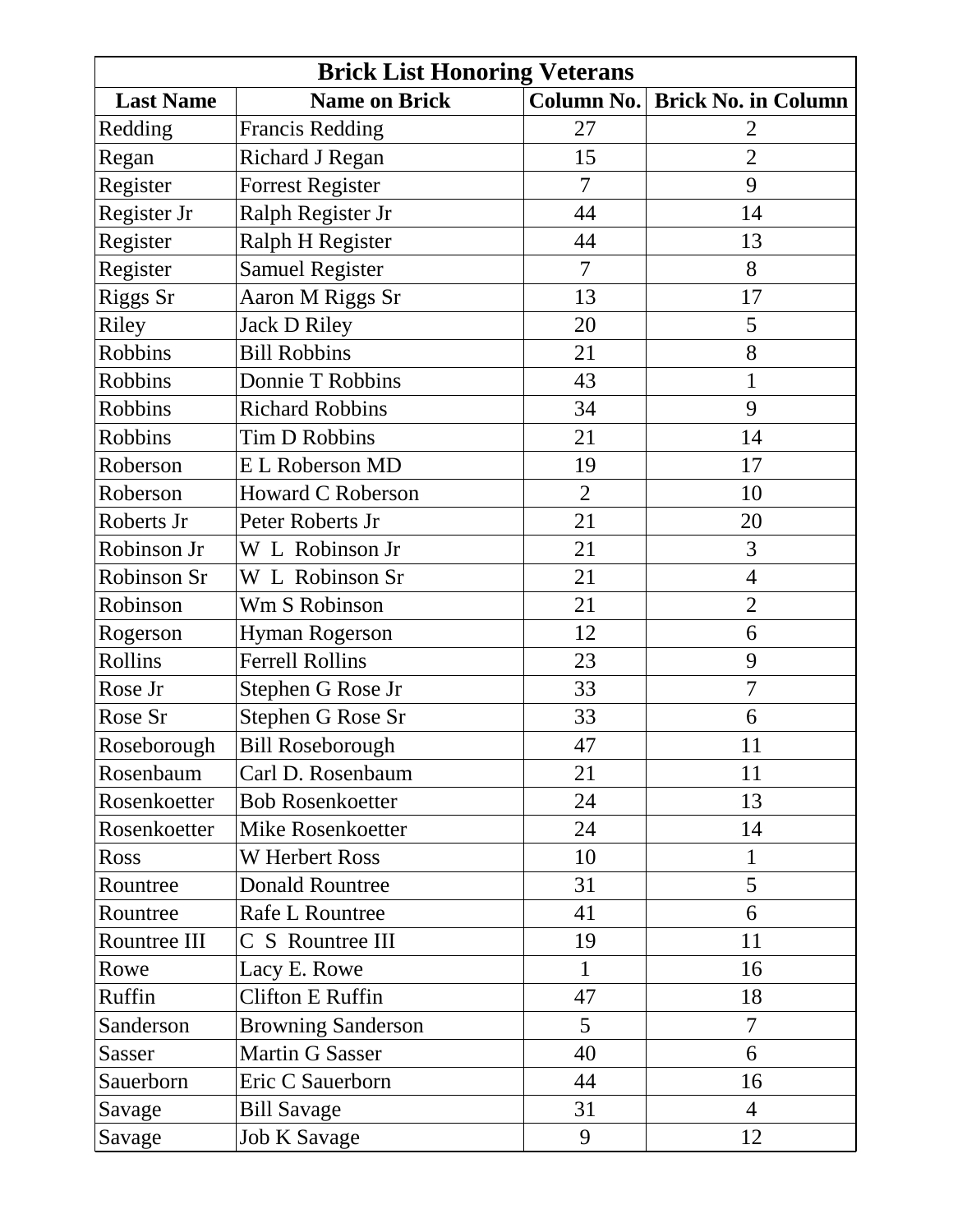| <b>Brick List Honoring Veterans</b> |                               |                |                            |
|-------------------------------------|-------------------------------|----------------|----------------------------|
| <b>Last Name</b>                    | <b>Name on Brick</b>          | Column No.     | <b>Brick No. in Column</b> |
| Savage                              | <b>John Savage</b>            | 18             | 5                          |
| Sawerborn                           | Eric C Sawerborn              | 43             | 16                         |
| Schultz                             | <b>Jack Schultz</b>           | 22             | 12                         |
| Scott                               | Fred .J Scott                 | 31             | 20                         |
| Scott Jr                            | Mack H Scott Jr               | 31             | 19                         |
| Seibert                             | N Thomas Seibert              | 8              | 14                         |
| Sessoms                             | <b>D</b> Freeman Sessoms      | 12             | 17                         |
| Sessoms                             | <b>Howard A Sessoms</b>       | 34             | 17                         |
| Sessoms                             | <b>Wallace A Sessoms</b>      | 46             | 10                         |
| Shackleford                         | <b>Mattie Shackleford</b>     | 26             | 17                         |
| Shaw                                | Ervin T Shaw                  | 48             | 19                         |
| Shaw                                | Jeffery L Shaw                | 48             | 20                         |
| Shelton                             | Henry H Shelton               | 15             | 18                         |
| Shelton                             | Jeffrey M. Shelton            | 15             | 19                         |
| Shelton                             | James L. Shelton              | 32             | 3                          |
| Shelton                             | Mark P Shelton                | 15             | 20                         |
| Shelton Jr                          | P G Shelton Jr                | 10             | 3                          |
| Sherman                             | <b>Laurence Sherman</b>       | 41             | 5                          |
| Sherrod                             | <b>Clifton Sherrod</b>        | 31             | 14                         |
| Shindle                             | Warren E Shindle              | 20             | 19                         |
| Shindle                             | Warren W Shindle              | 20             | 20                         |
| Shirley                             | Wm "Bill" Shirley             | 21             | 10                         |
| <b>Shook</b>                        | Lenoir G Shook                | 8              | $\overline{4}$             |
| Short                               | <b>Beverly Bridgers Short</b> | $\overline{2}$ | 11                         |
| Silveri                             | Anthony C Silveri             | 26             | 19                         |
| Simmons III                         | Mack D Simmons III            | 11             | $\overline{7}$             |
| Simpson                             | Harold N Simpson              | 47             | 19                         |
| Sisley                              | <b>Frederick E Sisley</b>     | 20             | 6                          |
| Skinner                             | <b>Alton R Skinner</b>        | 30             | 12                         |
| Smith                               | <b>Grady E Smith</b>          | 17             | 6                          |
| Smith Jr                            | John M Smith Jr               | 38             | 9                          |
| Smith                               | Ocie H Smith                  | 32             | $\overline{4}$             |
| Smith                               | Thomas E Smith                | 16             | $\mathbf{1}$               |
| Smith                               | W Terry Smith                 | 26             | $\overline{4}$             |
| Spain                               | Albert E Spain                | 12             | 14                         |
| Spencer                             | Lindo T Spencer               | 5              | 14                         |
| Spiers                              | Joseph K Spiers               | 3              | 10                         |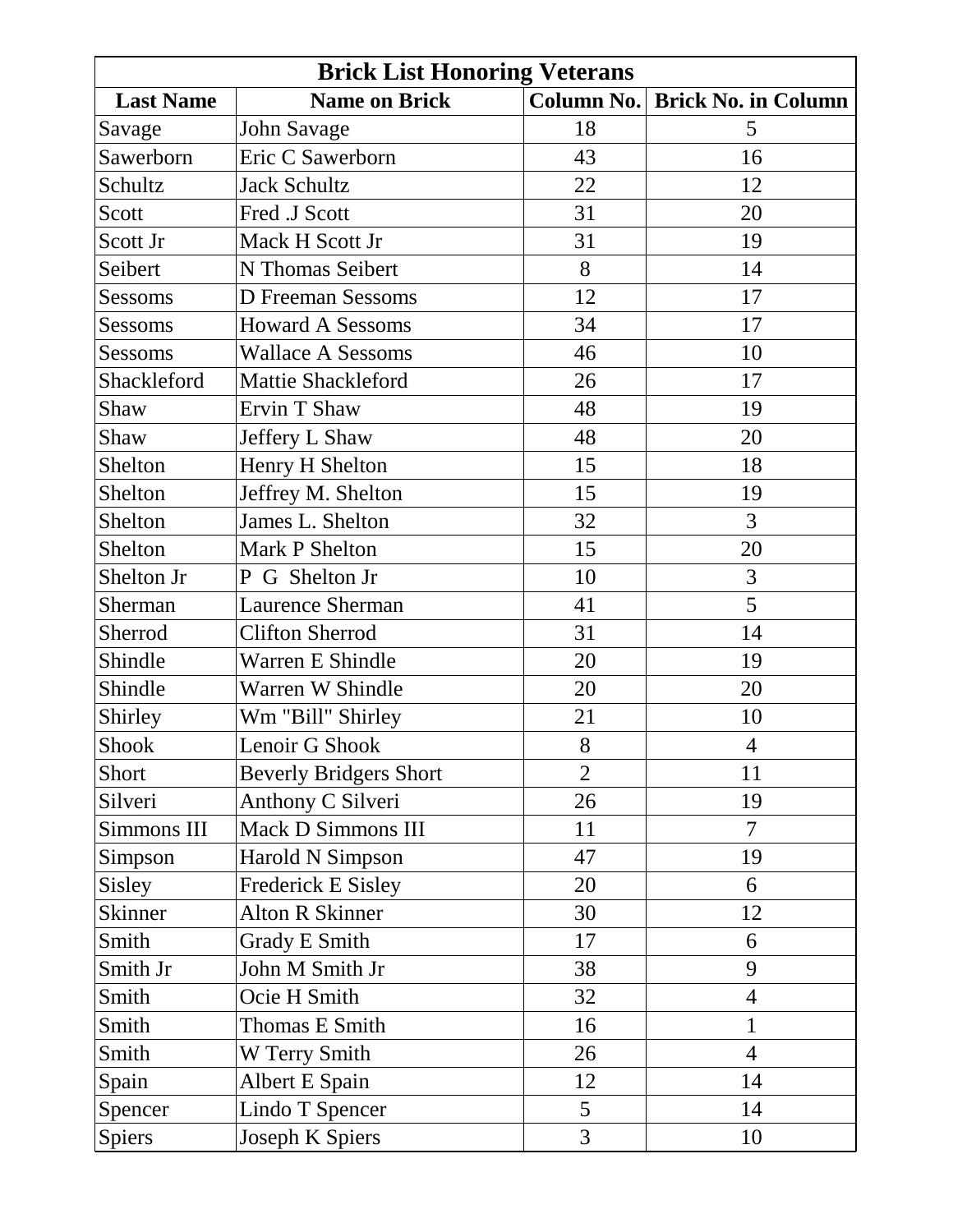| <b>Brick List Honoring Veterans</b> |                                   |                |                            |
|-------------------------------------|-----------------------------------|----------------|----------------------------|
| <b>Last Name</b>                    | <b>Name on Brick</b>              | Column No.     | <b>Brick No. in Column</b> |
| <b>Stallings</b>                    | <b>JH Stallings</b>               | 35             | 3                          |
| <b>Stallings</b>                    | <b>Kermit Stallings</b>           | 7              | 1                          |
| <b>Stallings</b>                    | <b>Stallings Barber Jenkins</b>   | 28             | 15                         |
| <b>Stallings</b>                    | <b>Stallings Charles Frank</b>    | 28             | 11                         |
| <b>Stallings</b>                    | Stallings Churchwell K.           | 28             | 10                         |
| <b>Stallings</b>                    | <b>Stallings Dempsey Wright</b>   | 28             | 5                          |
| <b>Stallings</b>                    | <b>Stallings Harrell Frank</b>    | 28             | 12                         |
| <b>Stallings</b>                    | <b>Stallings Howard Taft</b>      | 28             | $\mathbf{1}$               |
| <b>Stallings</b>                    | <b>Stallings Howard Wright</b>    | 28             | 13                         |
| <b>Stallings</b>                    | <b>Stallings Howard Wright Jr</b> | 28             | 14                         |
| <b>Stallings</b>                    | <b>Stallings James Craig Jr</b>   | 28             | 16                         |
| <b>Stallings</b>                    | <b>Stallings John Thomas</b>      | 28             | $\overline{4}$             |
| <b>Stallings</b>                    | <b>Stallings Julius Wooten</b>    | 28             | 8                          |
| <b>Stallings</b>                    | Stallings Julius Wooten Jr        | 28             | 9                          |
| <b>Stallings</b>                    | Stallings Wm Wiggins III          | 28             | $\overline{7}$             |
| <b>Stallings</b>                    | Stallings Wm Wiggins Jr           | 28             | 6                          |
| <b>Stallings</b>                    | <b>Stalings Wyatt Leonard</b>     | 28             | $\overline{2}$             |
| <b>Stallings</b>                    | <b>Stalings Wyatt Richard</b>     | 28             | 3                          |
| <b>Stalls</b>                       | Linwood D Stalls                  | 29             | $\overline{2}$             |
| <b>Starling</b>                     | <b>Willard Starling</b>           | 26             | 6                          |
| <b>Staton</b>                       | <b>Adolphus Staton</b>            | 41             | 20                         |
| Staton                              | <b>Ashley O Staton</b>            | 13             | $\overline{2}$             |
| <b>Stewart Jr</b>                   | <b>Buddy Stewart Jr</b>           | 9              | 13                         |
| <b>Stewart</b>                      | <b>John H Stewart</b>             | 33             | 12                         |
| <b>Stocks</b>                       | <b>Elbert L Stocks</b>            | 1              | 13                         |
| <b>Stokes</b>                       | <b>Edwin G Stokes</b>             | 16             | 14                         |
| <b>Stokes</b>                       | John Stokes                       | 21             | 5                          |
| Stokes Jr                           | Noah H Stokes Jr                  | 21             | 6                          |
| Strickland                          | <b>Bennie Strickland</b>          | 24             | 6                          |
| Strickland Jr                       | H S Strickland Jr                 | 31             | $\mathbf{1}$               |
| Strickland                          | <b>James Strickland</b>           | 49             | $\overline{7}$             |
| Stroud                              | A Lindsay Stroud                  | 3              | 20                         |
| Stroud                              | <b>E</b> Kenneth Stroud           | $\overline{3}$ | 14                         |
| Stroup                              | Melvin T Stroup                   | 23             | $\overline{4}$             |
| Sugg                                | Dennis Lane Sugg                  | 13             | 10                         |
| Sugg                                | <b>Grady Sugg</b>                 | 43             | 3                          |
| Sugg                                | Jimmy L Sugg                      | $\overline{4}$ | 9                          |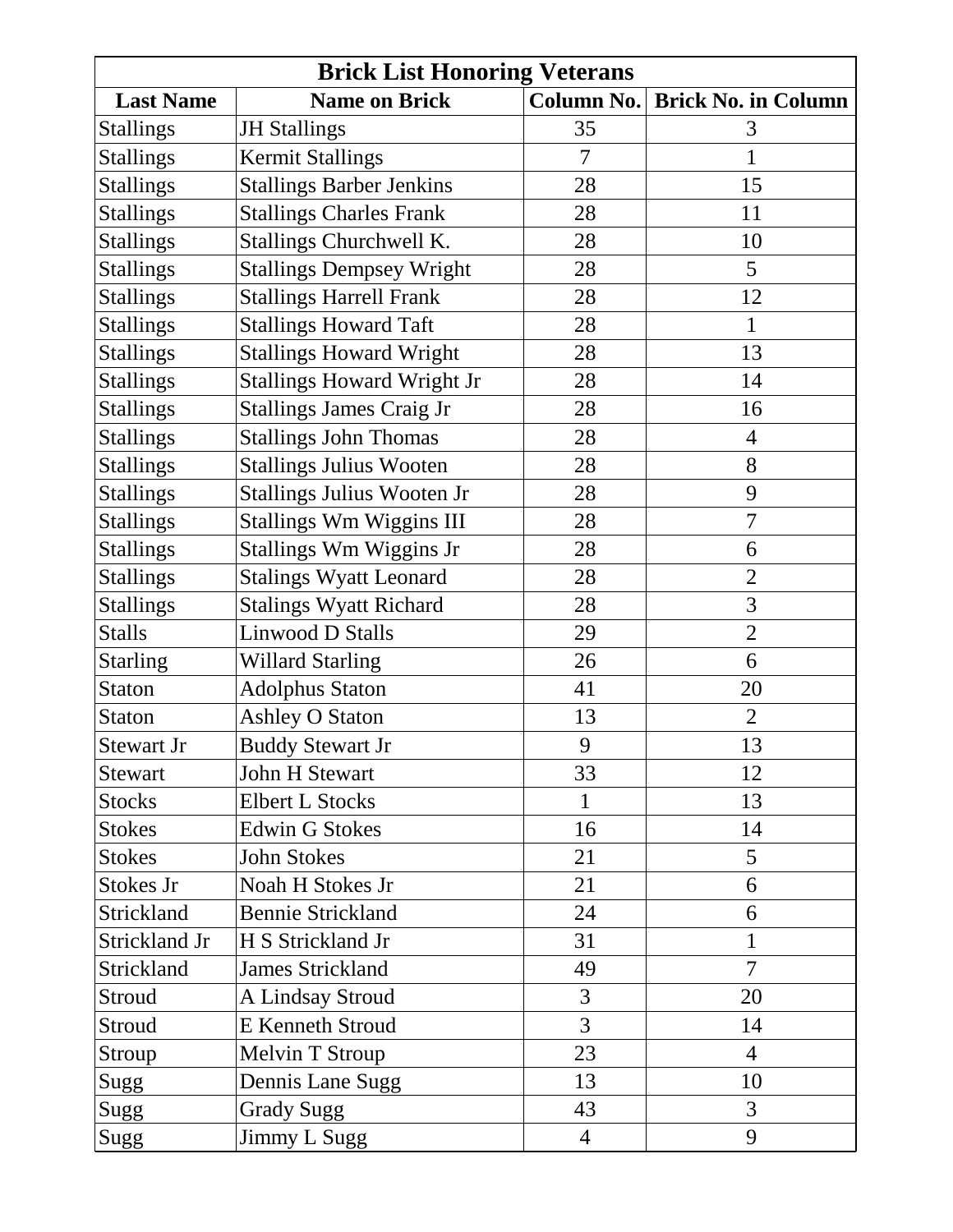| <b>Brick List Honoring Veterans</b> |                          |                   |                            |
|-------------------------------------|--------------------------|-------------------|----------------------------|
| <b>Last Name</b>                    | <b>Name on Brick</b>     | <b>Column No.</b> | <b>Brick No. in Column</b> |
| Sugg                                | Norfleet L Sugg          | 13                | 9                          |
| Sugg                                | <b>Woodrow B Sugg</b>    | 13                | 8                          |
| Suggs Jr                            | James M Suggs Jr         | 40                | 1                          |
| Sullivan                            | Fred W Sullivan          | 39                | 5                          |
| Sult                                | <b>Bill Sult</b>         | 19                | 3                          |
| Sult                                | David W Sult             | 36                | 16                         |
| Sumerlin                            | <b>Jesse Sumerlin</b>    | 43                | 8                          |
| Summerlin                           | Norman Summerlin         | 10                | 5                          |
| <b>Surles</b>                       | <b>Oliver S Surles</b>   | 11                | 20                         |
| Sutherland                          | <b>Edsel Sutherland</b>  | 17                | $\mathbf{1}$               |
| Taylor                              | <b>Eddie Taylor</b>      | 11                | 5                          |
| Taylor                              | Herbert H Taylor         | 47                | 20                         |
| Taylor Jr                           | H H Taylor Jr            | 33                | 10                         |
| <b>Taylor</b>                       | James E Taylor           | 24                | 17                         |
| Taylor                              | James M Taylor           | 12                | 18                         |
| Taylor                              | <b>Jesse Mack Taylor</b> | 22                | 15                         |
| Taylor                              | Lilly P Taylor           | 35                | 11                         |
| Teal                                | Jennings B Teal          | 30                | 15                         |
| Temple                              | Peter L Temple           | 46                | 11                         |
| Terry                               | William K Terry          | 39                | 6                          |
| Tew                                 | <b>Talmon R Tew</b>      | 46                | 12                         |
| Thomas Jr                           | Harry Thomas Jr          | 11                | 15                         |
| Thomas                              | <b>Rudy M Thomas</b>     | 20                | $\overline{4}$             |
| Thompson                            | <b>Gerald Thompson</b>   | 46                | 13                         |
| Thompson                            | O F Thompson             | 10                | 16                         |
| Thompson                            | R Bruce Thompson         | 11                | $\overline{4}$             |
| Thorne Jr                           | G T Thorne Jr            | 22                | $\overline{4}$             |
| Thorne                              | George T Thorne          | 22                | 3                          |
| Tillery Jr                          | Horace L Tillery Jr      | 25                | 16                         |
| Tillery Sr                          | Horace Tillery Sr        | 25                | 15                         |
| Tiney                               | <b>Eason Tiney PVT</b>   | 40                | $\overline{3}$             |
| Tolson                              | E Norris Tolson          | 43                | 6                          |
| Trevathan                           | <b>Billy W Trevathan</b> | 37                | 9                          |
| Trevathan                           | Bobby D Trevathan        | 37                | 8                          |
| Tripp                               | Roy Leon Tripp           | 41                | 11                         |
| Turner                              | Colby L Turner           | 48                | 9                          |
| Turner                              | Lennis E Turner          | 34                | 3                          |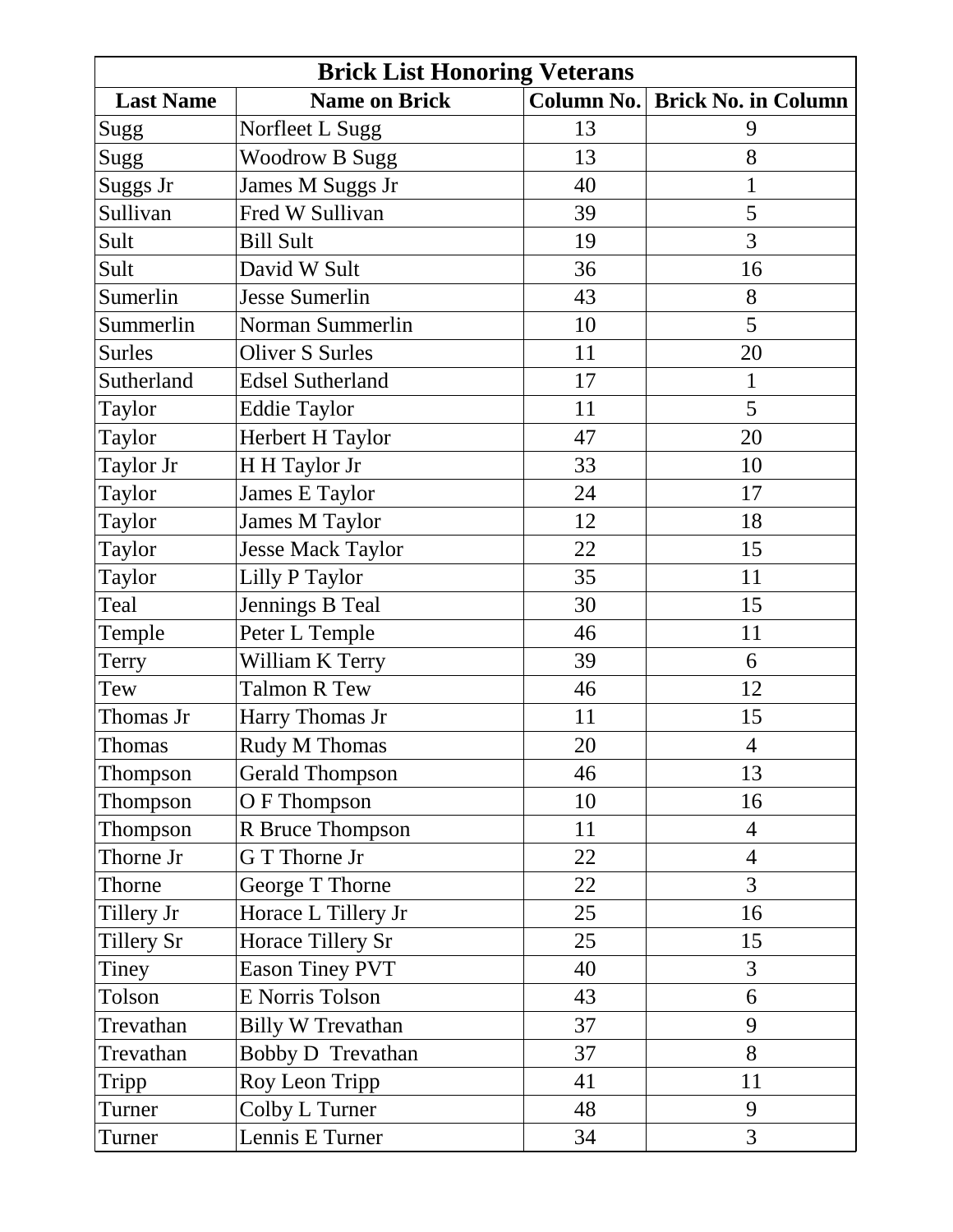|                  | <b>Brick List Honoring Veterans</b> |                   |                            |
|------------------|-------------------------------------|-------------------|----------------------------|
| <b>Last Name</b> | <b>Name on Brick</b>                | <b>Column No.</b> | <b>Brick No. in Column</b> |
| Turner           | T. D. Turner                        | 14                | 16                         |
| Tyson            | <b>James Henry Tyson</b>            | 10                | 11                         |
| Tyson            | <b>Jesse Walter Tyson</b>           | 18                | 19                         |
| Tyson Sr         | William T Tyson Sr                  | 21                | 9                          |
| Umphlet          | <b>Robert Umphlet</b>               | 36                | 18                         |
| Umphlet          | Zeb Umphlet                         | 36                | 19                         |
| Varnell          | <b>Bolen Varnell</b>                | 42                | 19                         |
| Varnell          | Cecil G Varnell                     | 19                | 9                          |
| Varnell          | Kinchen Varnell                     | 42                | 20                         |
| Vaudo            | The Vaudo Men                       | 6                 | 9                          |
| Vick, Jr.        | Alton E Vick, Jr.                   | 48                | 10                         |
| Vick             | Julius S Vick                       | 41                | 17                         |
| Vick             | <b>Richard D Vick</b>               | 41                | 14                         |
| Vines            | <b>Charles C Vines</b>              | 26                | 16                         |
| Wagner           | William E Wagner                    | 44                | 17                         |
| Wainwright       | Chuck Wainwright                    | 10                | 13                         |
| Walden           | Glenn L Walden                      | 12                | 13                         |
| Walker           | Albert T Walker                     | $\overline{7}$    | 15                         |
| Walker           | <b>Eddie L Walker</b>               | $\overline{2}$    | 5                          |
| Walker           | Joseph F Walker                     | 39                | 19                         |
| Walker           | OA "Bubba" Walker                   | 7                 | 17                         |
| Walston          | <b>Allen Walston</b>                | 24                | 16                         |
| Walston          | Fred L Walston                      | 43                | 9                          |
| Walston          | <b>James F Walston</b>              | 43                | 10                         |
| Walston          | <b>Raeford Walston</b>              | 24                | 15                         |
| Walston          | <b>Simmons Walston</b>              | 26                | 10                         |
| Walters          | <b>Charlie Walters</b>              | 48                | 11                         |
| Walters          | Sam N Walters                       | 31                | 11                         |
| Ward             | <b>Ernest E Ward</b>                | 37                | 12                         |
| Ward             | George T Ward                       | $\overline{7}$    | 18                         |
| Ward             | Gerald M Ward                       | $\overline{2}$    | 16                         |
| Ward             | <b>Moody Hanes Ward</b>             | 34                | 6                          |
| Ward             | WM. Horace Ward                     | $\overline{2}$    | 8                          |
| Warren           | <b>SFC T Ray Warren</b>             | 11                | 3                          |
| Warren           | Willie J Warren                     | 41                | $\overline{2}$             |
| Warren           | Willie J Warren                     | 43                | $\overline{4}$             |
| Warren Jr        | ET Warren Jr                        | 26                | 13                         |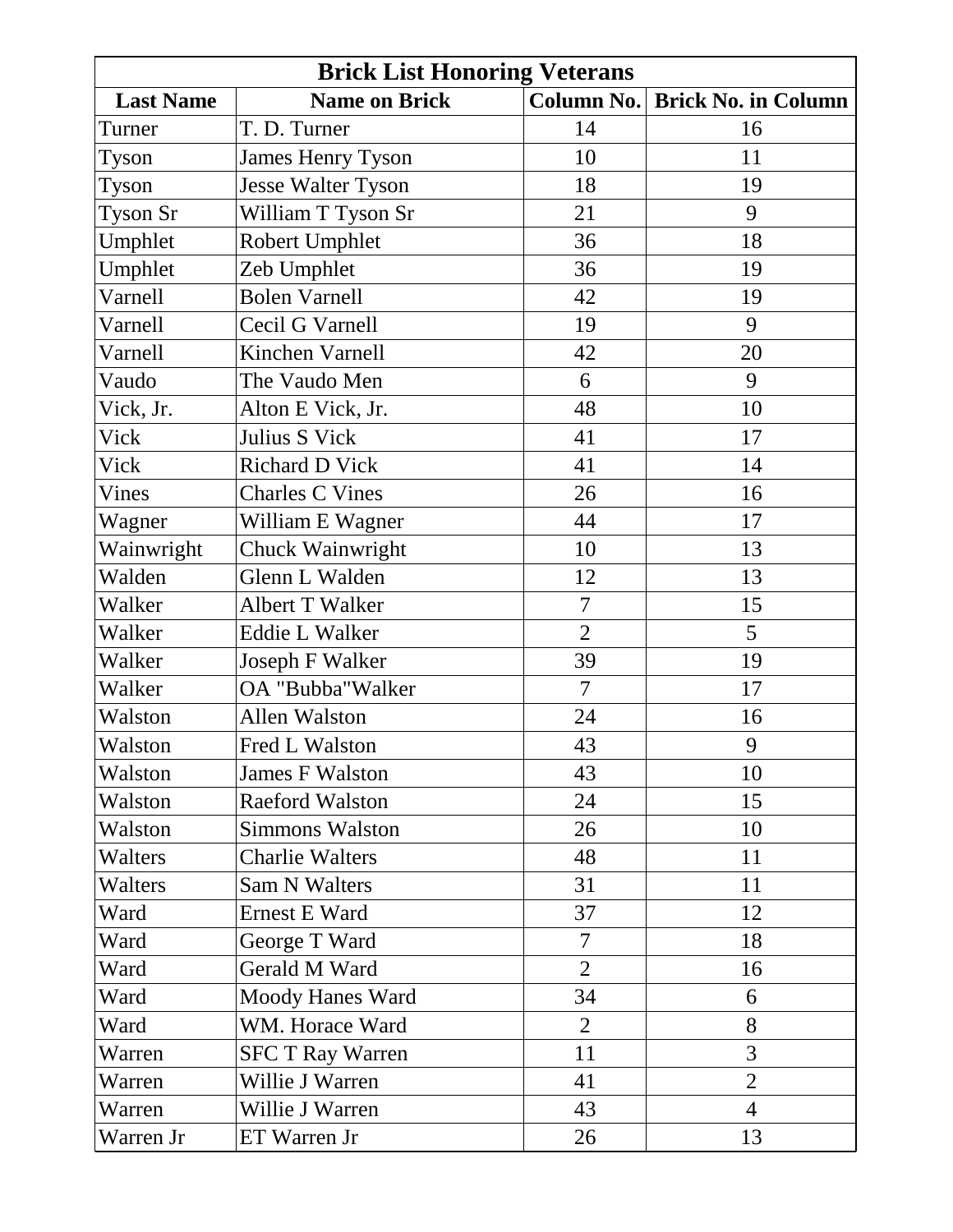|                  | <b>Brick List Honoring Veterans</b>                      |                |                            |
|------------------|----------------------------------------------------------|----------------|----------------------------|
| <b>Last Name</b> | <b>Name on Brick</b>                                     | Column No.     | <b>Brick No. in Column</b> |
| Warren Jr        | Paul E Warren Jr                                         | 34             | 10                         |
| Waters           | <b>Armon W Waters</b>                                    | 9              | 14                         |
| Watson           | For "pop El" Eldrige Watson                              | 15             | 14                         |
| Webb             | Andrew D Webb                                            | 35             | $\overline{2}$             |
| Webb             | <b>Billie P Webb</b>                                     | 24             | 8                          |
| Webb             | Collin J Webb                                            | 27             | 13                         |
| Webb             | Herbert L. Webb                                          | 49             | 15                         |
| Webb             | James B Webb                                             | 23             | 13                         |
| Webb             | Lois Wilson Webb                                         | 25             | 12                         |
| Webb             | Mark Walter Webb                                         | 27             | 15                         |
| Webb             | Milton O Webb                                            | 25             | 11                         |
| Webb             | N Allen Webb                                             | 43             | 20                         |
| Webb             | Roland T Webb                                            | 37             | 18                         |
| Webb Jr          | Collin J Webb Jr                                         | 27             | 14                         |
|                  | Webb-Stallings Webb Stallings Americana Legion Post #316 | 35             | $\mathbf{1}$               |
| Weeks Jr         | Clifton J Weeks Jr                                       | 16             | 10                         |
| West             | <b>Britt West</b>                                        | 12             | $\overline{7}$             |
| West             | <b>Ray West</b>                                          | 24             | 3                          |
| White            | George White                                             | 35             | 14                         |
| White            | Harry B White                                            | 26             | 15                         |
| White            | Joseph L White                                           | 44             | 15                         |
| Whitehurst       | Herbert Whitehurst                                       | 23             | $\mathbf{1}$               |
| Whitehurst       | <b>James Whitehurst</b>                                  | $\overline{2}$ | 6                          |
| Whitehurst       | Lindsay R Whitehurst                                     | 17             | 18                         |
| Whitehurst       | <b>Raymond H Whitehurst</b>                              | 44             | 19                         |
| Whitehurst       | <b>Shelton D Whitehurst</b>                              | 6              | 14                         |
| Whitehurst       | <b>Whitey Whitehurst</b>                                 | 23             | $\overline{2}$             |
| Whitley          | H Elmore Whitley                                         | 24             | 20                         |
| Whitley          | George H Whitley                                         | 22             | $\overline{2}$             |
| Whitley Jr       | Joseph R Whitley Jr                                      | 38             | 18                         |
| Whitley          | Nubron D Whitley                                         | 14             | $\mathbf{1}$               |
| Whitley Jr       | Roger Whitley Jr                                         | 34             | 18                         |
| Williams         | <b>Billy Williams</b>                                    | 35             | 8                          |
| Williams         | <b>Charlie Williams</b>                                  | 29             | 9                          |
| Williams         | David B Williams                                         | 3              | 6                          |
| Williams         | Dennis Williams                                          | 29             | 11                         |
| Williams         | Jimmy A Williams                                         | 29             | 12                         |